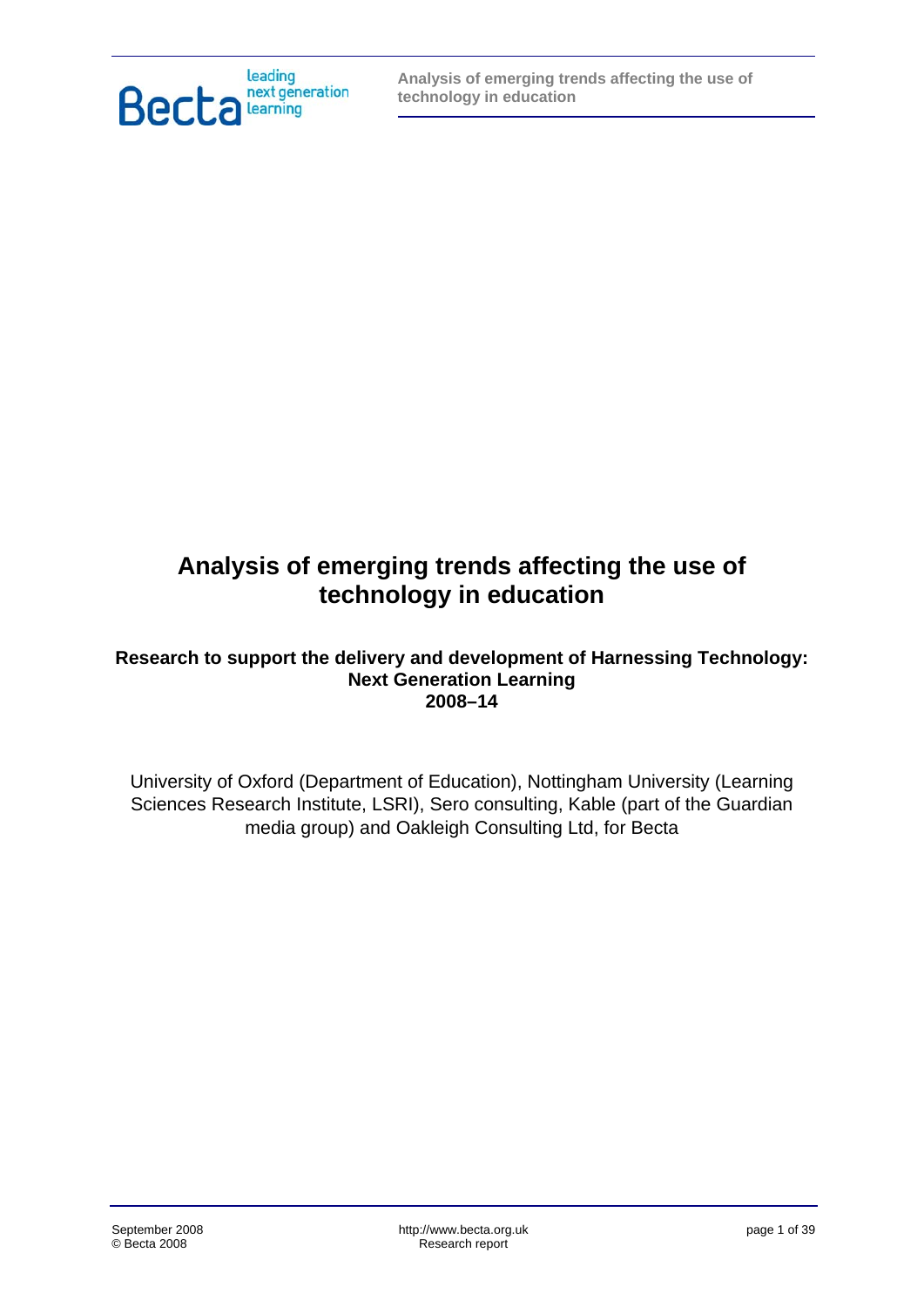# <span id="page-1-0"></span>**Table of contents**

| Increased dependence of young people on mobile technologies for social            |  |
|-----------------------------------------------------------------------------------|--|
| Increased parental encouragement of their primary age children's educational uses |  |
| Increased use of TV-on-demand by young people in the home 14                      |  |
| Young people's incorporation of Web 2.0 technologies into their lives 16          |  |
| The impact on curriculum and pedagogy of capital building programmes 17           |  |
|                                                                                   |  |
| Economic, social and technological drivers transforming education and training 19 |  |
| Challenges to the pedagogical role and professional development of teachers and   |  |
|                                                                                   |  |
|                                                                                   |  |
| Migration from traditional procurement channels to online procurement 27          |  |
| Preference for free ICT resources over one-off purchases or subscription models   |  |
|                                                                                   |  |
| Preference for peer-to peer-approaches to disseminating innovative ideas and      |  |
|                                                                                   |  |
|                                                                                   |  |
| Appendix A: 24 broad trends identified in the pedagogy and curriculum             |  |
|                                                                                   |  |
|                                                                                   |  |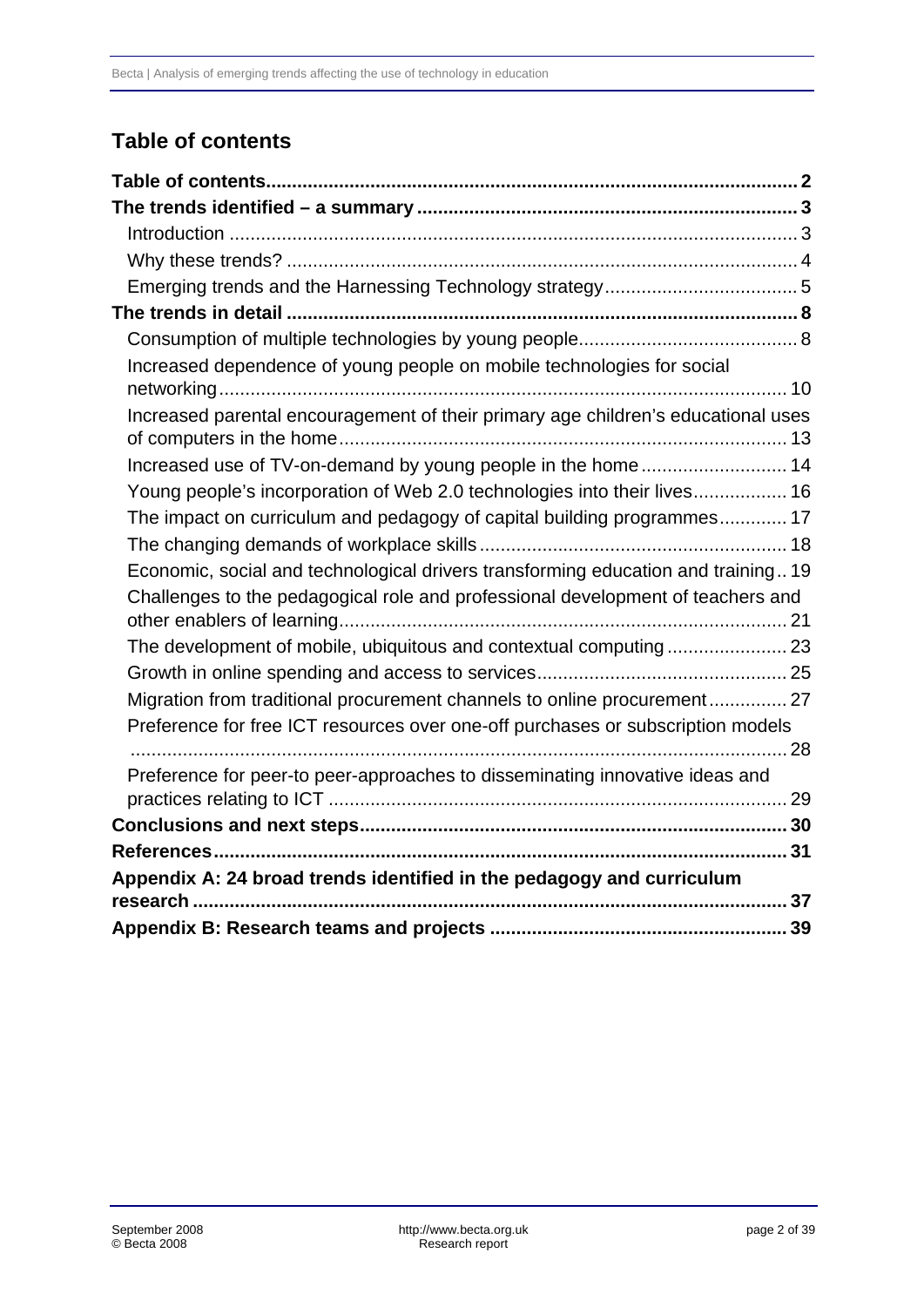# <span id="page-2-0"></span>**The trends identified – a summary**

#### **Introduction**

In April 2008, Becta launched a major research programme to support the Harnessing Technology strategy.<sup>[1](#page-2-1)</sup> The research covers the education and training system as a whole: children's services; schools; further education, skills and regeneration (FESR); and higher education (HE).

This publication is a consolidation of work carried out to identify and analyse the major trends relating to each area of the Harnessing Technology research programme. This report presents an overview of the trends identified, why these trends are important, and how they relate to the ongoing research work.

This report comes at the half-way point in the first year of research. Becta will publish further trends analyses at six-monthly periods throughout the three-year research programme. The focus of much of the research up to this point, apart from work on pedagogy and the curriculum, has been on the schools sector and young people. Later trends analysis will cover the whole education and training system.

Research related to the learner and the learner's context identified four emergent or potential future trends:

- Consumption of multiple technologies by young people
- Increased dependence of young people on mobile technologies for online social networking
- Increased parental encouragement of their primary age children's educational uses of computers in the home
- Increased use of TV-on-demand by young people in the home.

The research identified 24 core trends (listed in Appendix A) affecting the development of learning technology relating to pedagogy and the curriculum. From the core trends, six cross-cutting trends emerge, which are the:

- growing use of Web 2.0 technologies by young people
- development of mobile, ubiquitous and contextual computing
- impact of widespread capital building programmes
- demand for increasingly technological skills in the workplace
- economic, social and technological drivers transforming the character and organisation of education and training
- challenge to professional development of the teaching workforce.

The factors affecting pedagogy are not isolated from each other. There are interrelationships between the factors, and they can have combined effects; for example,

1

<span id="page-2-1"></span><sup>1</sup> See *Harnessing Technology: Next Generation Learning 2008–14*.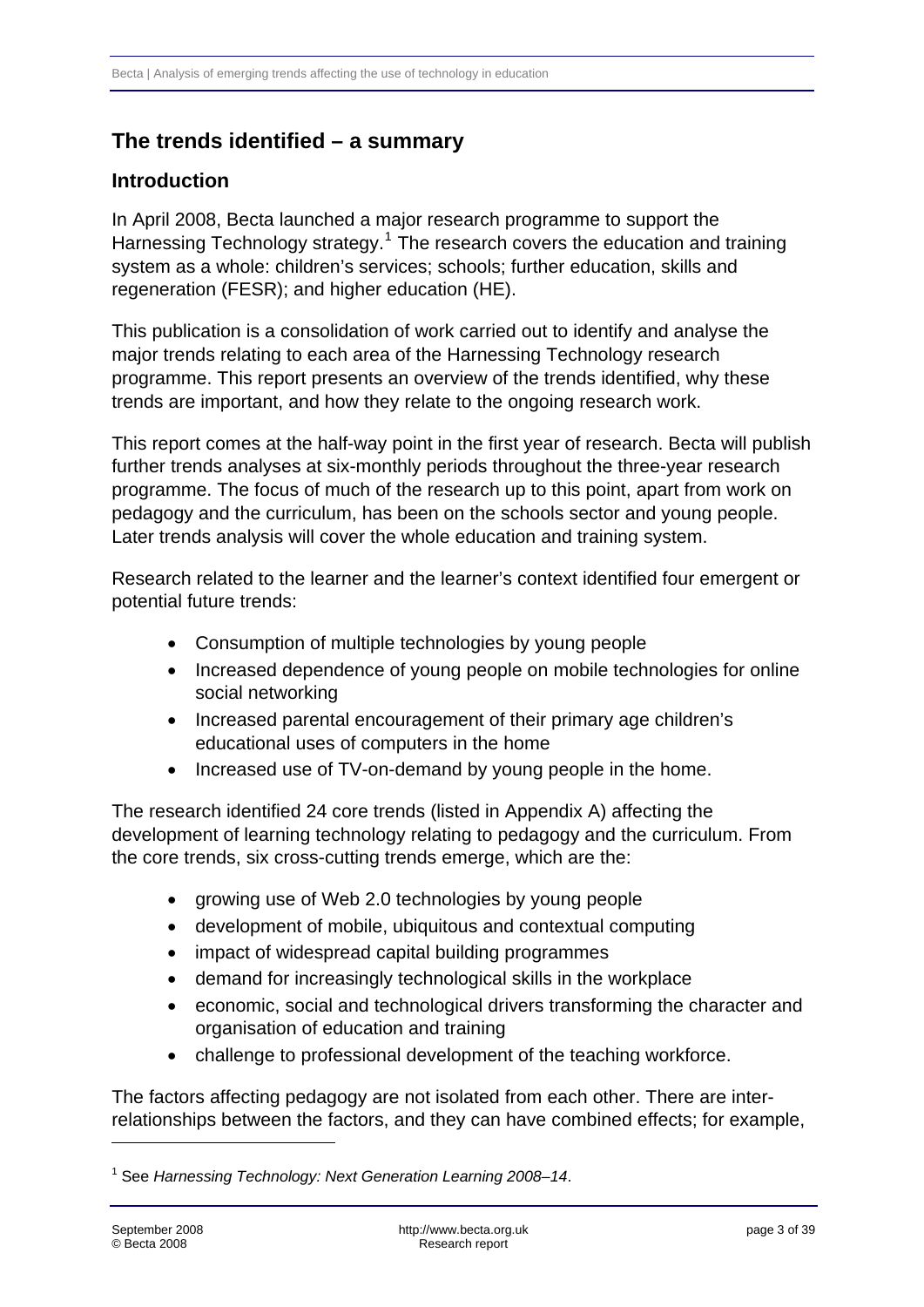<span id="page-3-0"></span>mobile computing can support new modes of social learning through Web 2.0 applications.

Research relating to trends, undertaken as part of the business processes for delivery, focused on resource access. We identified four trends that will have an impact on the education and training system:

- Online spending and access to services is accelerating in consumer purchasing, private sector business procurement and delivery, and public sector procurement, access to and consumption of resources.
- The school sector is in the midst of a migration from heavy dependence on traditional procurement channels to online procurement channels.
- Decision-makers in education and training increasingly favour free ICT resources over one-off purchases or subscription models.
- Peer-to-peer approaches are emerging as the preferred means of disseminating innovative ideas and practices relating to ICT.

## **Why these trends?**

Research on the learner and the learner's context primarily raises questions about potential new trends in terms of young people's uses of technologies in the home and elsewhere away from school or college. These trends are potentially important for two main reasons:

- The trends were encountered in the secondary research but not so far in the primary data-gathering. The research team therefore needs to be alert to what may become more significant during the course of the project.
- The members of the research team perceive some signs of a growing trend in what they have heard from the young people in their primary research, and want to check this impression against evidence from other sources.

In the research on pedagogy and the curriculum, trends are defined as 'persistent patterns of changing practices in a domain'. The analysis of the trends takes account as far as possible of all factors that may have an impact on the Harnessing Technology strategy, whether they come from wider social trends, government policy, within specific educational developments, or behaviours afforded by technological innovation. The trends may be either drivers or inhibitors for the vision set out in the strategy.

Outside the education and training system, innovations in business processes and new technologies that support procurement have consistently signalled both the willingness and capability of organisations to move ahead with modernisation. In the research on business processes for delivery, it became apparent that procurement is central to the successful delivery of improved business processes through new technological innovations, particularly because it relates to access to resources.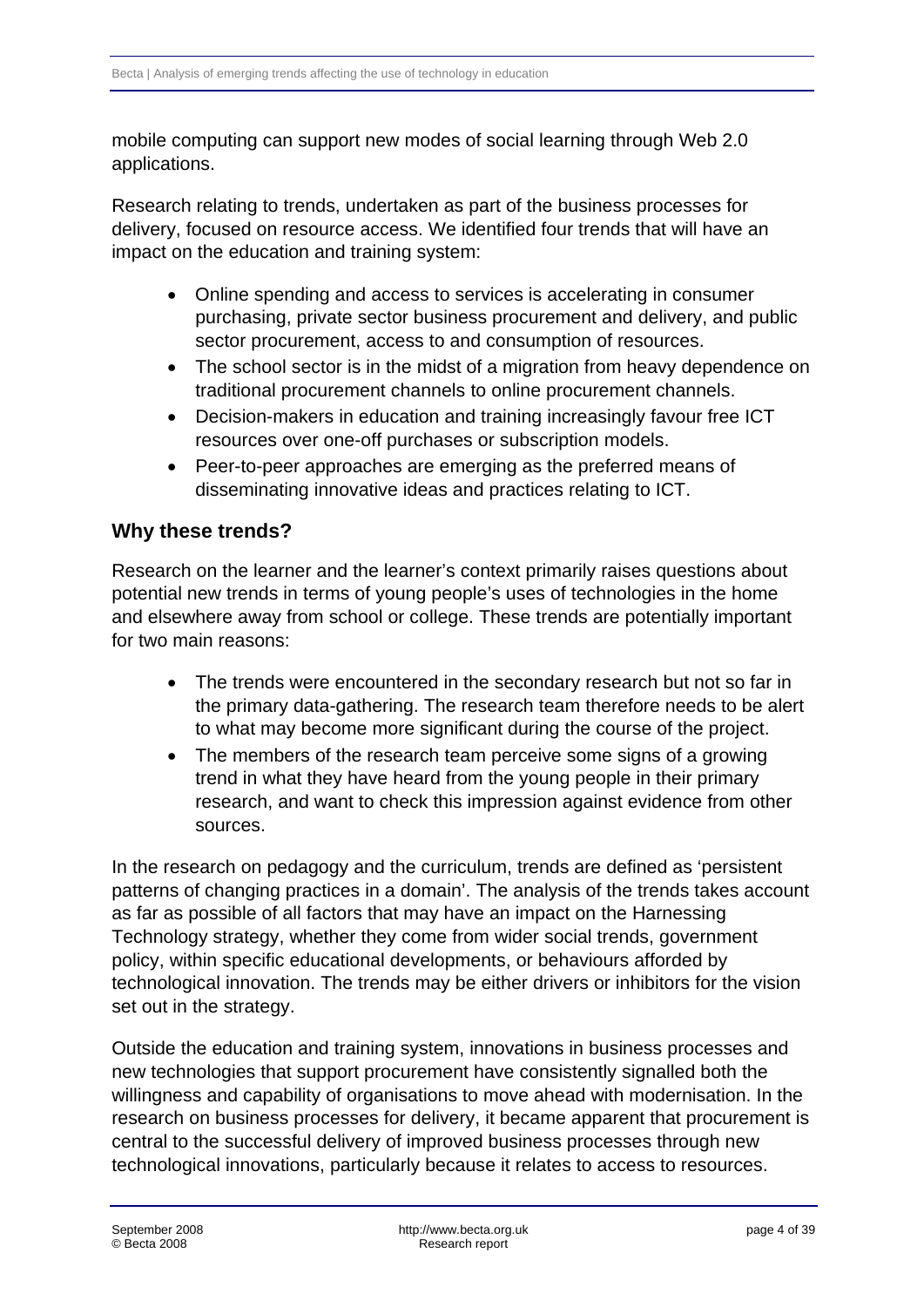## <span id="page-4-0"></span>**Emerging trends and the Harnessing Technology strategy**

The diagram below shows how the emerging trends will contribute to  $-$  or in some cases impede – the system outcomes identified in the Harnessing Technology strategy.<sup>[2](#page-4-1)</sup>

|                                                                                                                              | <b>Harnessing Technology goals</b>               |                                               |                                             |                                   |                                          |
|------------------------------------------------------------------------------------------------------------------------------|--------------------------------------------------|-----------------------------------------------|---------------------------------------------|-----------------------------------|------------------------------------------|
| <b>Trends</b>                                                                                                                | Confident system<br>leadership and<br>innovation | Improved personalised<br>learning experiences | Technology confident<br>effective providers | empowered learners<br>Engaged and | Enabling infrastructure<br>and processes |
| <b>Consumption of</b><br>multiple<br>technologies by<br>young people                                                         |                                                  |                                               |                                             |                                   |                                          |
| <b>Increased</b><br>dependence on<br>mobile<br>technologies for<br>social<br>networking                                      |                                                  |                                               |                                             |                                   |                                          |
| <b>Increased</b><br>parental<br>encouragement<br>of primary<br>children's<br>educational uses<br>of computers in<br>the home |                                                  |                                               |                                             |                                   |                                          |
| Increasing use of<br><b>TV-on-demand</b><br>by young people<br>in the home                                                   |                                                  |                                               |                                             |                                   |                                          |
| Young people's<br>incorporation of<br><b>Web 2.0</b><br>technologies into<br>their lives                                     |                                                  |                                               |                                             |                                   |                                          |

<span id="page-4-1"></span><sup>2</sup> See page 48 of *Harnessing Technology: Next Generation Learning 2008–14*.

1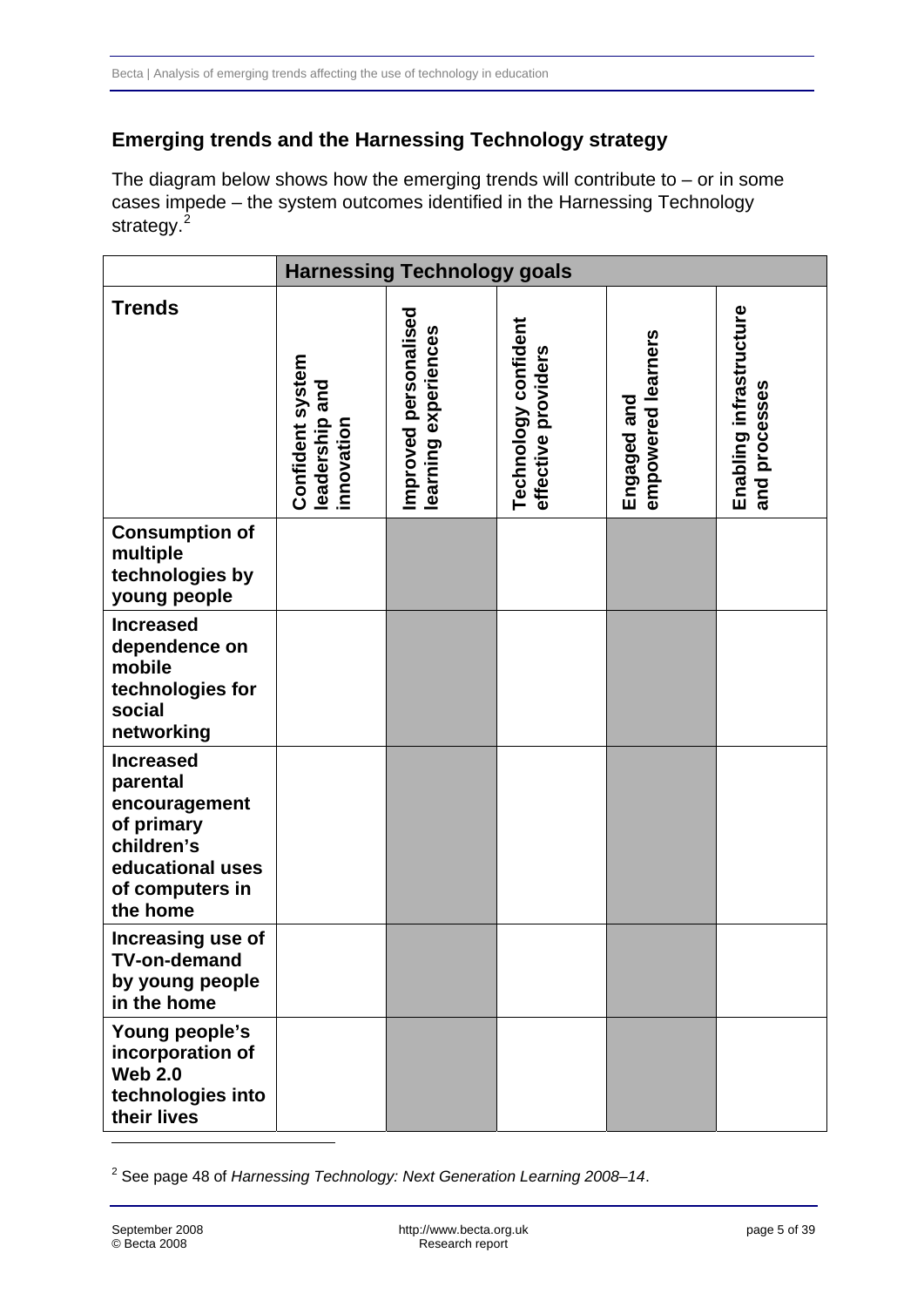| <b>Harnessing Technology goals</b>                                                       |                                                     |                                               |                                             |                                   |                                          |
|------------------------------------------------------------------------------------------|-----------------------------------------------------|-----------------------------------------------|---------------------------------------------|-----------------------------------|------------------------------------------|
| <b>Trends</b>                                                                            | Confident system<br>and<br>leadership<br>innovation | Improved personalised<br>learning experiences | Technology confident<br>effective providers | empowered learners<br>Engaged and | Enabling infrastructure<br>and processes |
| The impact on<br>curriculum and<br>pedagogy of<br>capital building<br>programmes         |                                                     |                                               |                                             |                                   |                                          |
| <b>Changing</b><br>demands of<br>workplace skills                                        |                                                     |                                               |                                             |                                   |                                          |
| Economic, social<br>and<br>technological<br>drivers<br>transforming<br>education         |                                                     |                                               |                                             |                                   |                                          |
| <b>Challenges to</b><br>teachers'<br>pedagogical role<br>and professional<br>development |                                                     |                                               |                                             |                                   |                                          |
| Development of<br>mobile,<br>ubiquitous and<br>contextual<br>computing                   |                                                     |                                               |                                             |                                   |                                          |
| <b>Growth in online</b><br>spending and<br>access to<br>services                         |                                                     |                                               |                                             |                                   |                                          |
| <b>Preference for</b><br>free ICT<br>resources                                           |                                                     |                                               |                                             |                                   |                                          |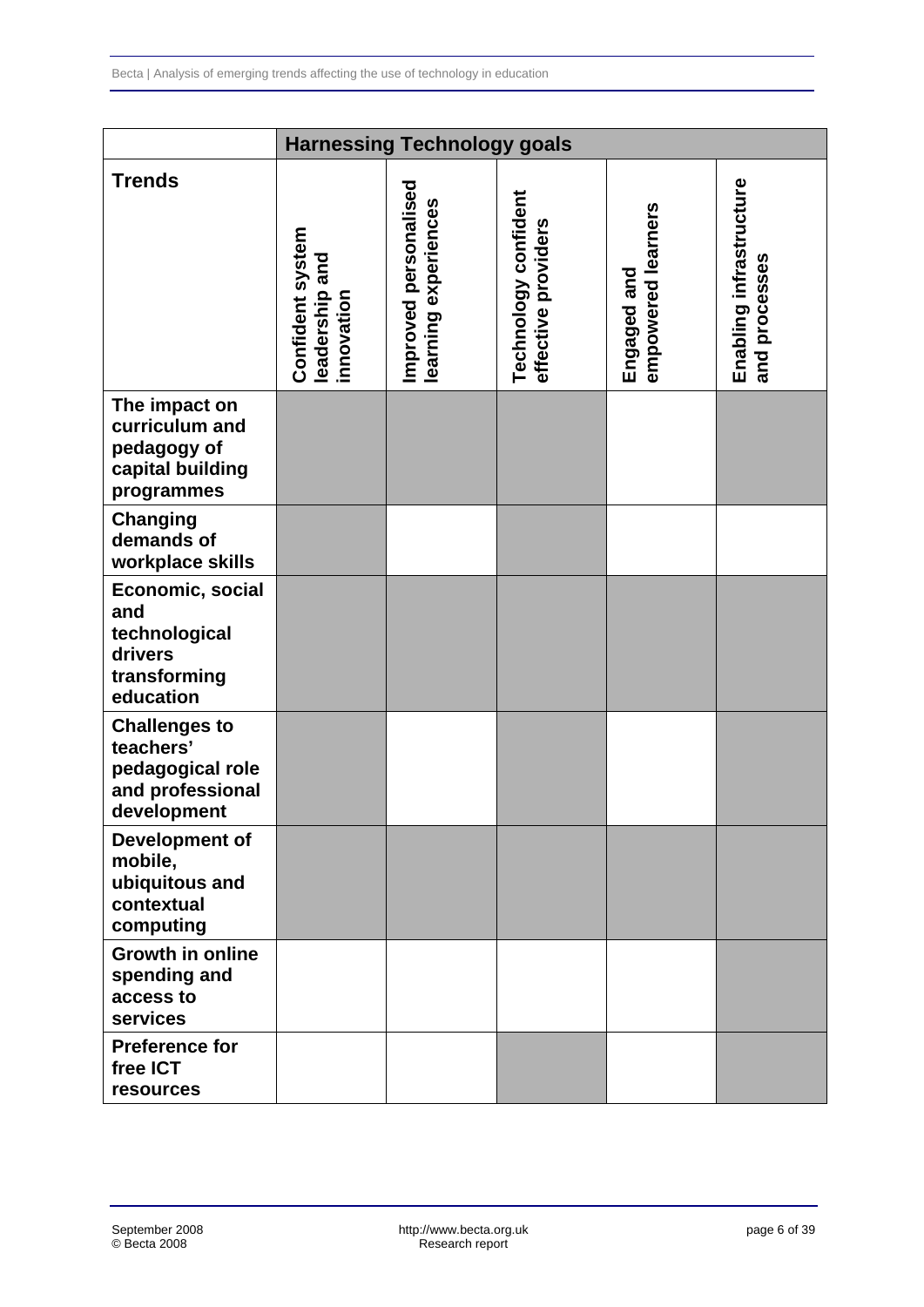|                                                                                                       | <b>Harnessing Technology goals</b>                  |                                                  |                                                   |                                   |                                                |
|-------------------------------------------------------------------------------------------------------|-----------------------------------------------------|--------------------------------------------------|---------------------------------------------------|-----------------------------------|------------------------------------------------|
| <b>Trends</b>                                                                                         | Confident system<br>and<br>leadership<br>innovation | personalised<br>learning experiences<br>Improved | confident<br>providers<br>Technology<br>effective | empowered learners<br>Engaged and | infrastructure<br>processes<br>Enabling<br>and |
| <b>Preference for</b><br>peer-to-peer<br>approaches to<br>disseminating<br>innovative ICT<br>practice |                                                     |                                                  |                                                   |                                   |                                                |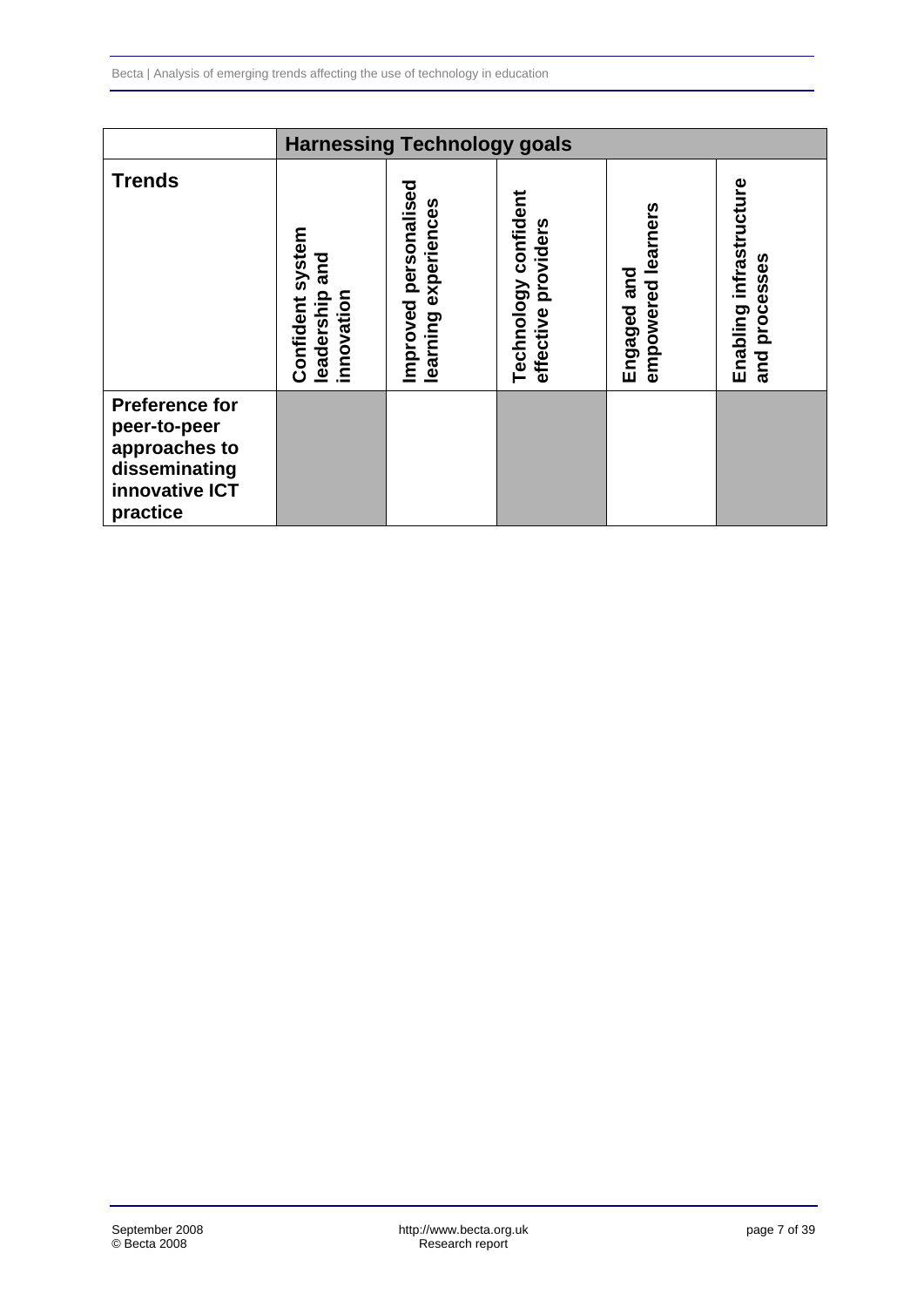# <span id="page-7-0"></span>**The trends in detail**

### **Consumption of multiple technologies by young people**

This trend for consumption of multiple technologies by young people was suggested by interviews with learners. The trend was further investigated to discover whether it signalled a more general trend within the UK and globally or a mainly localised phenomenon.

It appears to be increasingly the case that young people have a distinctly multitasking relationship with new technologies, and a 'multiple consumption' approach to owning them. The trend appears to be towards young people in their teens and younger possessing or aspiring to possess a substantial combination of the following technology items:

- Laptop computer
- Mobile phone (in some cases more than one)
- MP3 player
- Full-size games console
- Mobile games player.

It does not seem particularly remarkable to suggest that young people have a strong consumer relationship with new technologies. However, it is striking how widespread and how advanced this phenomenon appears to be. In investigating the existence of such a trend more widely, the research found confirmation and some degree of clarification.

The current growth of the general trend is backed in two recent reports: the Ofcom Communications Market Report of (Ofcom, 2008) and Trends in Media Use (Roberts and Foehr, 2008) in the USA. The Ofcom report gives the following indications of the situation in the UK:

- There has been an increase in the use of technologies within the 8–25 age group since 2005, including an increased popularity of mobile phones, MP3 players and computers. Some 50 per cent of children aged 9 own or use an MP3 player or a mobile phone. By the age of 15, 75 per cent of children own or use an MP3 player or mobile phone. Between the ages of 8 and 11 and again between 12 and 15, a significant increase occurs in the number of media activities carried out, particularly regarding use of the internet (26 per cent), mobile phones (39 per cent) and iPods or MP3 players (24 per cent).
- Since 2007, there has been a large increase in specific technological activities within the 15–24 age group, the highest of these being in the download of music, films or clips from the internet (52 per cent increase), playing games online (50 per cent increase), and watching video clips and webcasts (45 per cent increase).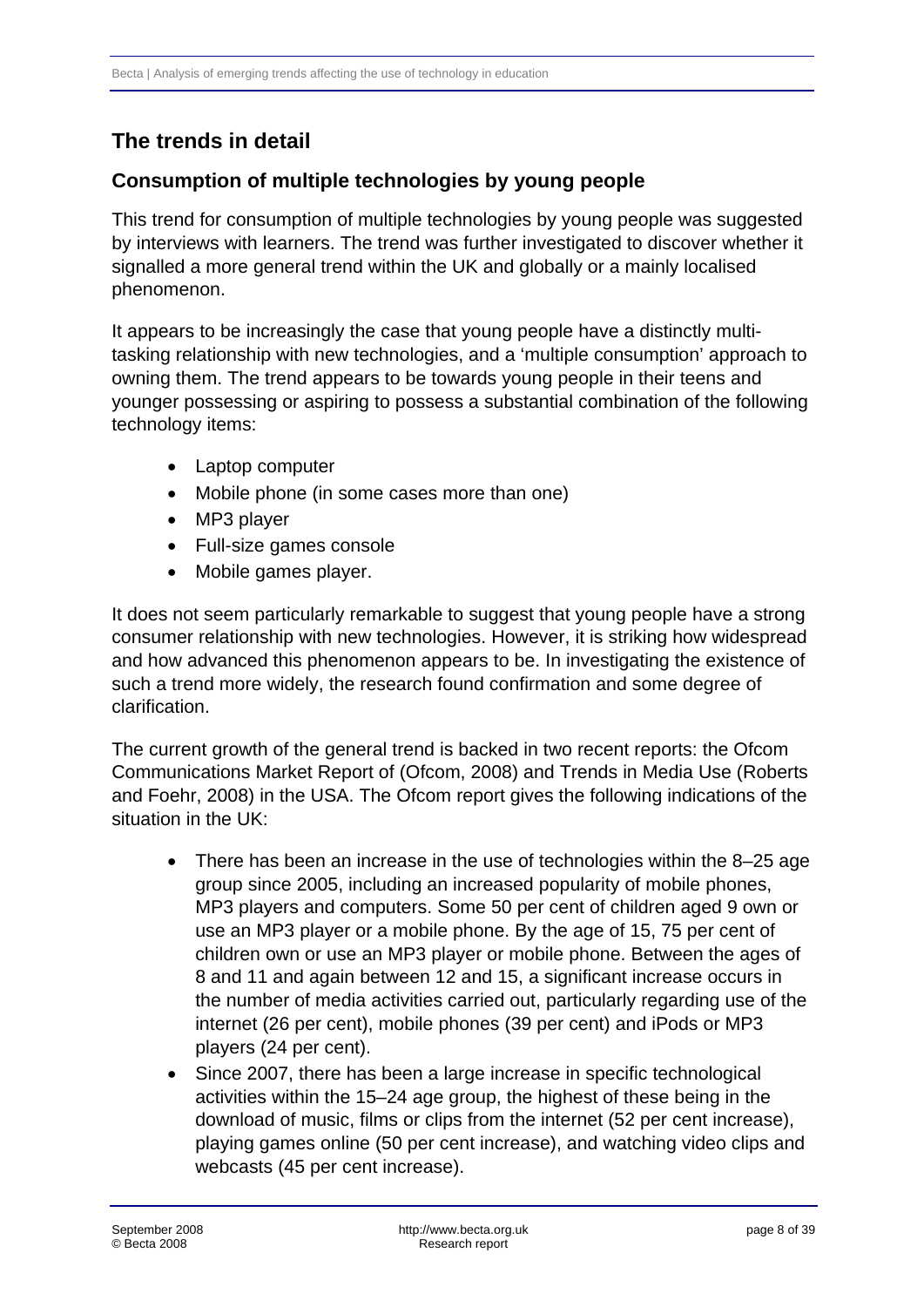- Games consoles are used less frequently as age increases: 60 per cent of 15–24-year-olds have access to games consoles, whereas only 33 per cent of people aged 45–64 do.
- A survey by Olswang and YouGov (Olswang, 2007) suggests that young people aged 16–24 are the most likely to download unauthorised music and films.
- Nearly seven in 10 individuals aged 16–19 claim to upload photos onto the internet, with six in 10 being part of a social networking community. Popular user-generated content includes blog updates, photos, videos and web pages.
- Young people are the most likely to multi-task with technology.

The combination of multiple ownership and use of technologies characterises this trend so that, for example, a young person uses a phone to take photos which he or she then uploads onto the internet (a consumer product in its own right) via a laptop computer. Even the illegal downloading of music constitutes an aspect of consumption, given that the music is then played on a laptop, a phone or an MP3 player.

The picture in the USA appears to be quite similar to that in the UK, as the following points from *Trends in Media Use* (Roberts and Foehr, 2008) demonstrate:

- Users aged 8–18 use two or more media together approximately 25 per cent of the time, although they do not appear to be using technologies for any longer period; as they grow older, they become adept at co-ordinating the use of media to save time.
- Concurrent multi-tasking depends on both opportunity and environment: the young person needs both to have access to items such as a computer, which promotes multi-tasking, and for the technology to be conveniently located for the use of another technology, for example to be next to the television.
- Time spent using media technologies increases to approximately eight hours a day when the young person is aged 11–12, and then gradually declines to seven hours a day during the onset of adolescence, in response to the growing importance of school-related and social activities.
- Audio media activities and computer use tend to correlate positively with age. Possible reasons for the growth of computer use with age include young people becoming more aware of their ability to multi-task on the computer and realising that they can fulfil more of their needs at a given time.

The trend for consumption of multiple technologies by young people raises two key issues: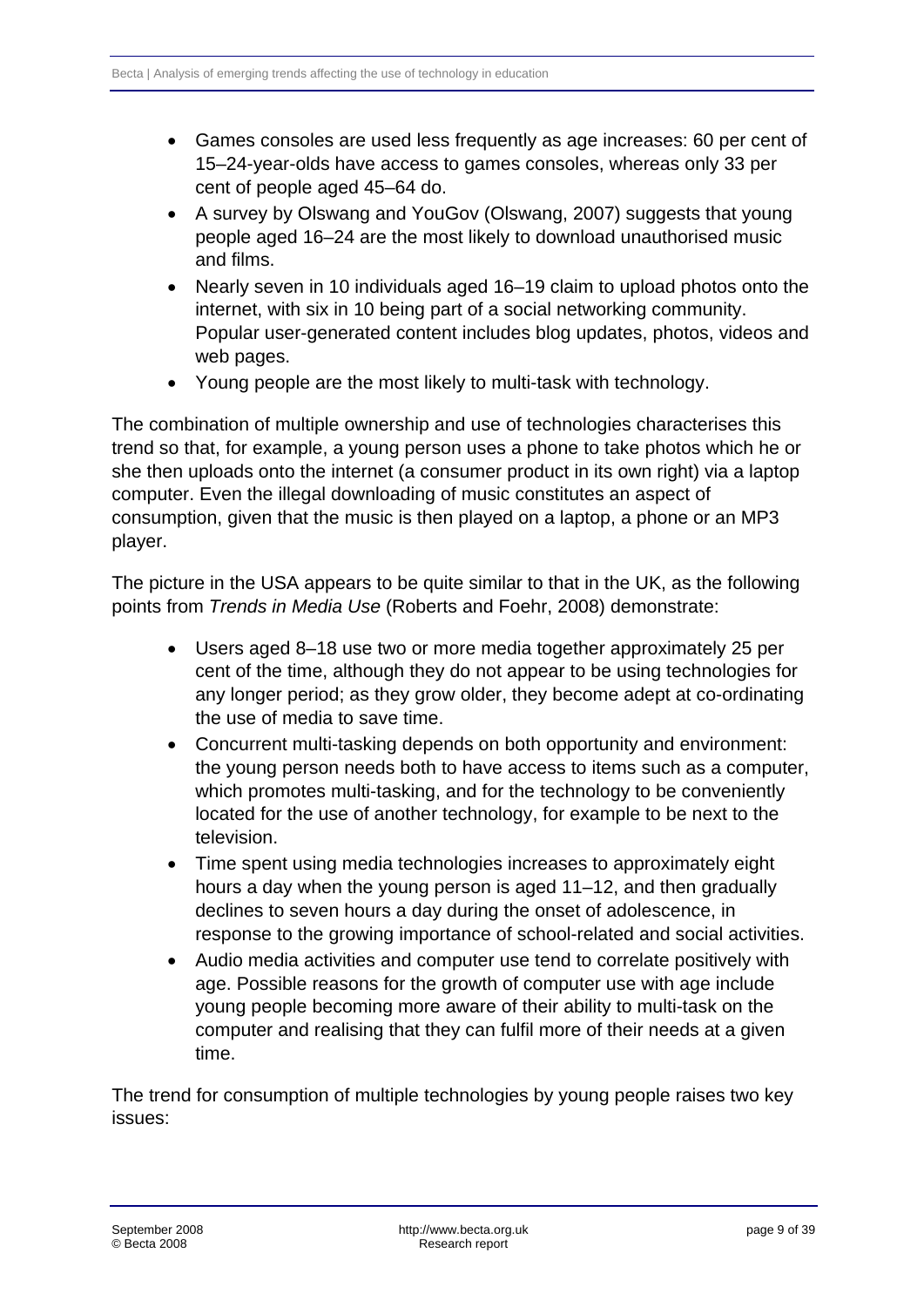- <span id="page-9-0"></span>First is the need for in-depth understanding about the ways in which, and the extent to which, multi-tasking uses of technologies are woven into young people's daily routines; this understanding is required before any serious attempt can be made to harness these behaviours and technologies for their formal learning value. (To harness the value of these behaviours and technologies, we need to know how young people choose to use these consumer possessions.)
- Secondly, the rapid expansion of technology ownership that many young people are experiencing raises an increasingly stark prospect of a digital divide both within the UK and globally.

Research is also considering the issue of young people as consumers in terms of whether the way in which young people buy technologies constitutes an important part of their identity (Wilska and Pedrozo, 2007).

### **Increased dependence of young people on mobile technologies for social networking**

The trend towards using mobile phones as a platform (in some cases, the primary platform) for social networking is not yet well advanced in the UK, but this situation is likely to change over the next few years. Given the evidence from the report below (Perey *et al*., 2008), the commercially driven conditions for the rapid intensification of mobile phone use in the UK are now in place or being put in place. Slight evidence from interviews carried out with learners for this research suggests that young people of secondary school age and above are already using mobile phones for social networking, mainly in ways that are supplementary to the main access via PCs at home. An example from the research is accessing Bebo pages via a mobile phone. The key technology driver has been the arrival of 3G mobile connectivity: 3G has made the internet accessible (to varying degrees of quality) on mobile technologies, although still at a fairly high price in the UK.

The strongest evidence of the growth of the trend towards increased use of mobile technologies for social networking comes from Japan, where 3G mobile phones have been available for some time. In Japan, mobile phones are used for considerably wider purposes than in the UK, including buying train tickets, watching TV and sending emails (rather than SMS texting). Young Japanese users operate within highly formalised social groupings, as Takahashi (2008) demonstrates in an article that compares the kind of closed social interactions that young Japanese people have in Mixi (the leading Japanese social networking service (SNS) site) with the more open and often global ones they have in MySpace, all conducted via mobile phones as a matter of course. Several other sources support the picture outlined below.

• A growing trend among young Japanese children is to use their mobile phones for email as opposed to making and receiving phone calls. More than half of young people sent or received 10 messages a day. This 'keitai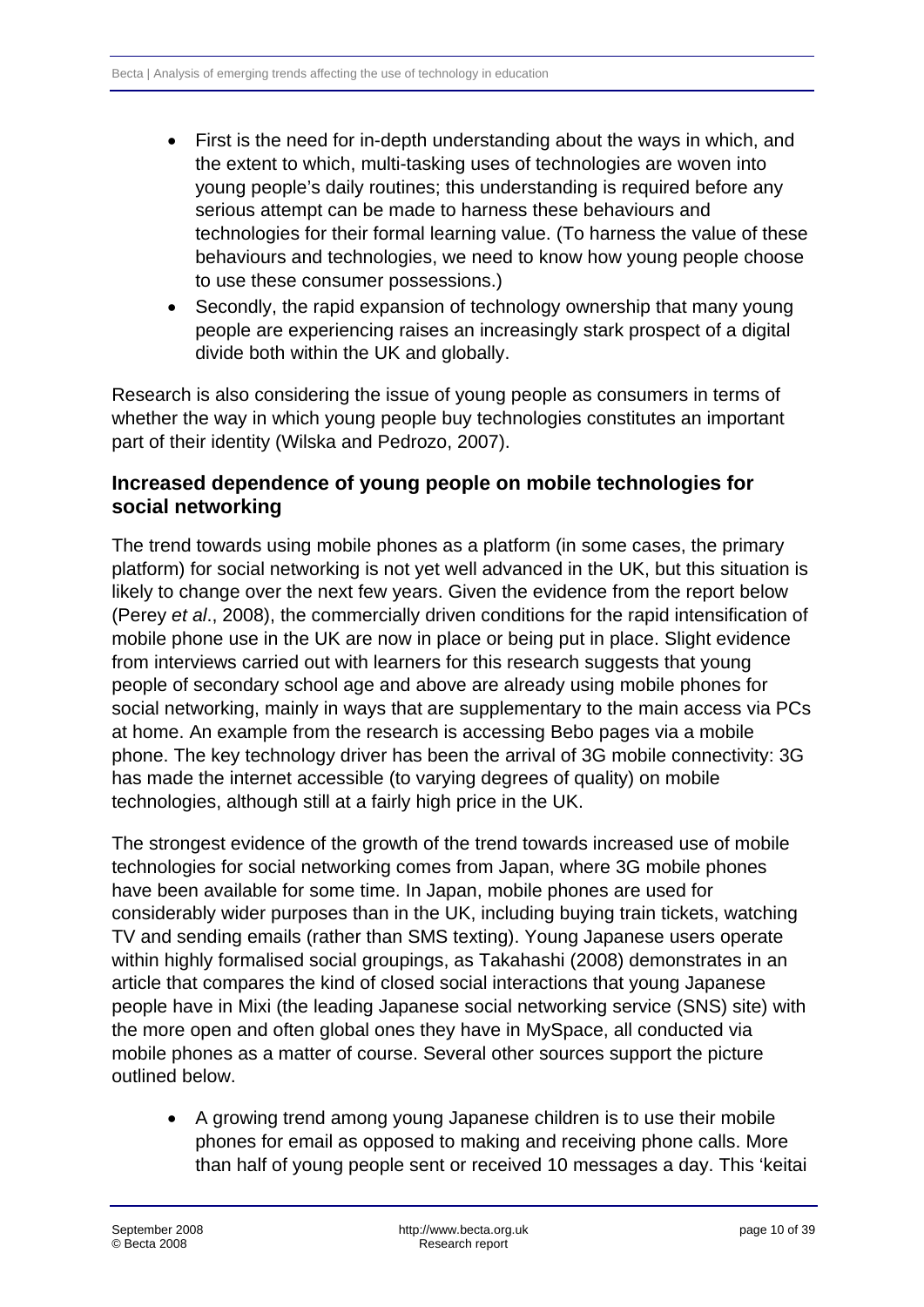mail' is used primarily to chat with 'friends in relatively close proximity' (Kamibeppu and Sugiura, 2005).

- While mobile phone email allows people to send emails to PC-based email accounts, the large proportion of emails are sent between mobile phones, particularly in the case of young people.
- A survey conducted by the Ministry of Public Management, Home Affairs, Posts and Telecommunications of young Japanese people aged between 13 and 19 showed that 90 per cent of adolescents are subscribed to mobile internet services, a much higher percentage than would be expected in the UK (Boase and Kobayashi, in press).
- Japanese mobile phone users are often considered as the most advanced due to their willingness to install new applications onto their phones to meet the technical requirements of mobile community platforms.
- Mixi had over 12 million subscribers in December 2007, with over 6 million of these users accessing Mixi via their mobile phones. The majority of mobile SNS users (58 per cent) were aged under 25. A lower number of users aged under 25 (43 per cent) used the computer-based Mixi. (Morrison, 2007.)

Interestingly, high levels of mobile social networking are found in other parts of the globe, as well as Japan:

- People in emerging economies such as the Middle East, Eastern Europe, India, South East Asian countries outside Korea and Taiwan, and China, have substantial numbers of SNS users (Perey, 2008).
- A small-scale pilot study surveying two low-income grade-11 classes at an urban school in the Western Cape, South Africa, recently found that students were intensively using mobile phones for social networking and communication, but made limited use of the internet via a landline. While the findings are at an early stage, the data suggest that school students are using the internet on mobile phones in ways that challenge the notion that poor people in Africa don't use the internet (Kreutzer, 2008).

The UK may not necessarily follow this trend for mobile social networking. Although the Japanese love of mobile phone email may have developed from a previous use of pagers, the USA did not follow suit (Boase and Kobayashi, in press). A report by Informa TM (Perey, 2008) suggests that the Web 2.0 application which supports social networking platforms on mobiles is at least two years behind Web 2.0 online in becoming mainstream. The UK user base for mobile internet is not only quite small, but social networking is also low among priorities for its use. A survey by Haddon (2008) found that:

• Within the UK market, only 24 per cent of mobile internet users access SNS with their mobiles, and only 7 per cent of these check these sites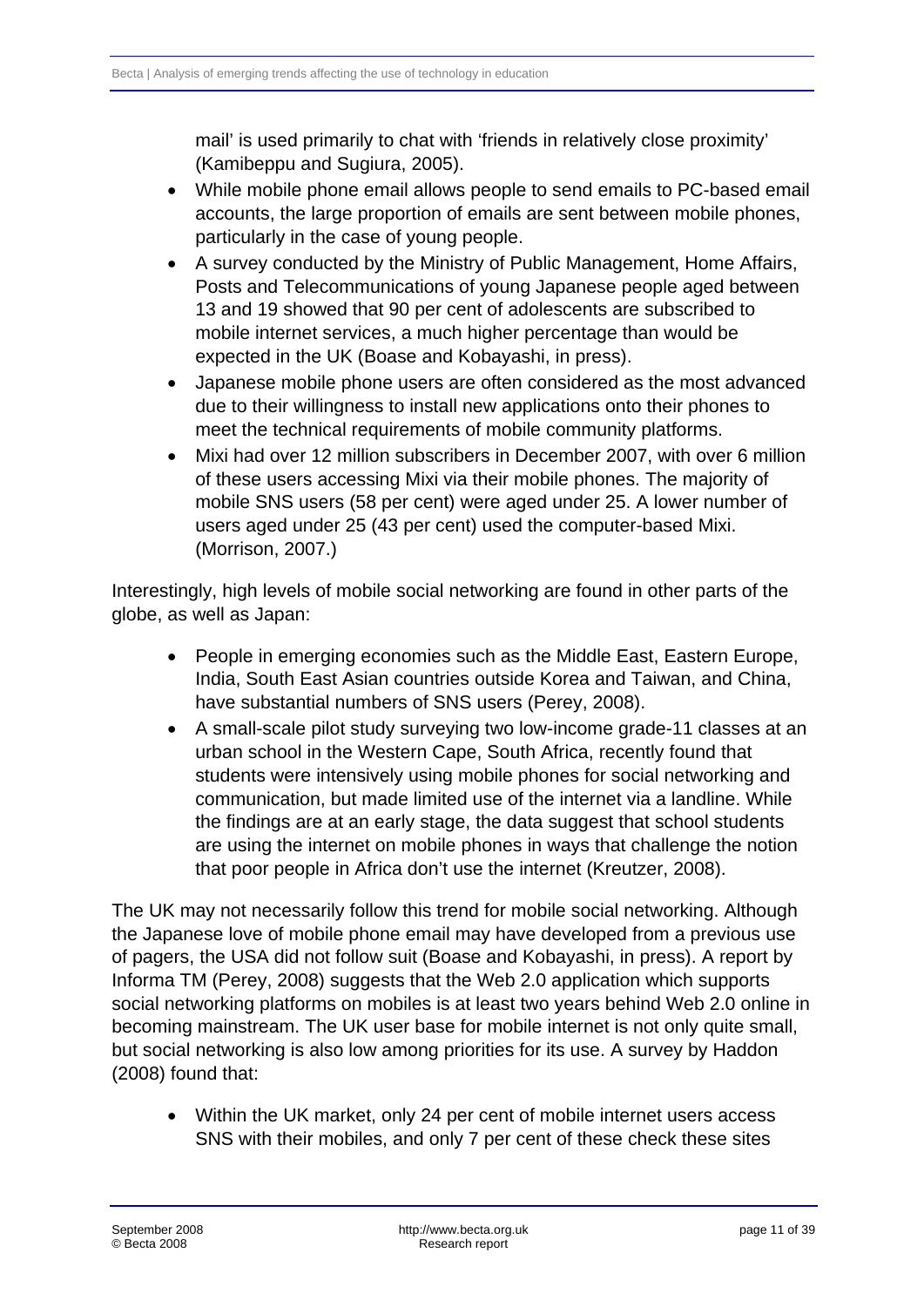every day. However, 20 per cent of heavy SNS users do not solely check their SNS via mobiles but also use computer-based internet access.

- Forty-one per cent of UK mobile internet users suggested they would use internet services more if the cost of the services were reduced, particularly with respect to using more email (74 per cent), websites (70 per cent), instant messaging (60 per cent) and social networking (34 per cent).
- While mobile users tend to check email at any time during the day and in the evenings, social network users check their websites more in the evenings (18 per cent) and at any time (16 per cent) as opposed to during the day (5 per cent).

Another trend within the UK is that mobile phone users appear to access SNS during 'social time' – the activity lacks importance within day-to-day life. Perey (2008a) suggests that mobile social networking is likely to grow over the next three to five years in terms of usage, number of users and revenue, depending on societal, market, economic and technological obstacles. The growing trend in using mobile SNS is a prominent feature within the under-21 age group. Perey *et al*. (2008a) suggest that:

- In three to five years, under-21s will invent new uses for existing SNS features and demand new capabilities from SNS. New uses will develop from users' years of experience with user-generated content and social networking facilities.
- Young people aged between 14 and 20 account for approximately 40 per cent of all mobile community participants globally. It is assumed that this age group makes up the greatest proportion of contributors to SNS and that 'their social lives pivot around their online community tools', for example that these young people browse news feeds and message friends.

As a supplementary report (Perey, 2008b) shows, a wide range of companies are in sharp competition with one another, and product development is a costly and lengthy process. Currently gearing up to attract the custom and revenue of young people in the UK, alongside Bebo Mobile, are offers from start-ups and established brands such as Flirtomatic, itsmy.com, Mobilelove, Facebook Mobile Web, Moko, MySpace on Mobile, Next2Friends, Piczo Mobile and SeeMeTV, all of which see the mobile phone platform as central to future development in the industry.

The question remains, what if anything does the growth in mobile social networking signify in terms of learning or educational opportunity, even if this is a major trend within the industry and in the leisure activities of young people? Much has been written about the importance of using mobile technologies to enable and motivate young learners to access school, further education (FE) or HE learning, but little has been achieved, perhaps because of slow take-up of the technology until now. The likely trend for learners to engage more in social networking activities via mobile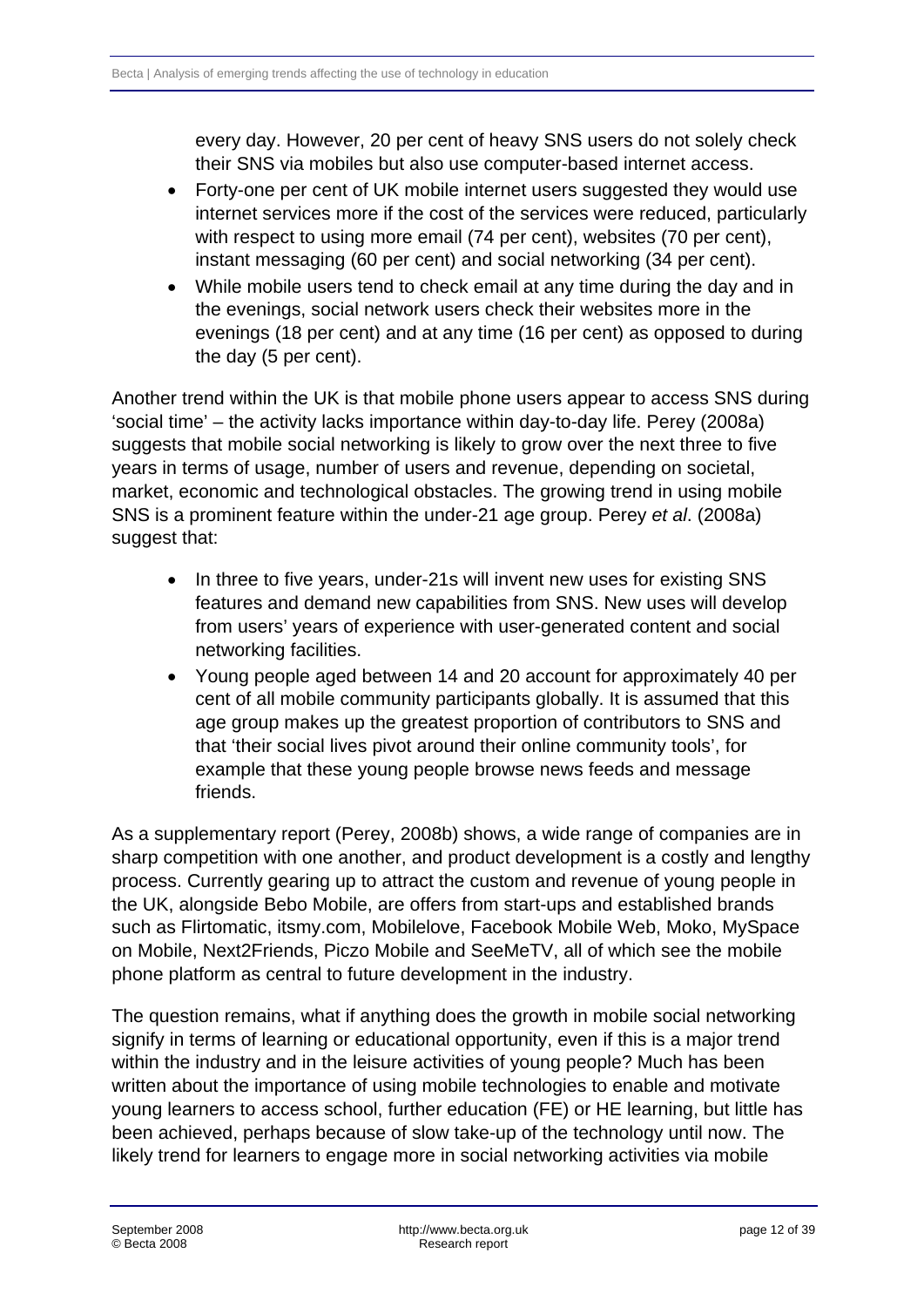<span id="page-12-0"></span>technologies might make them more likely to respond to the efforts of educational institutions and training providers to encourage 'any time, anywhere' learning, but there is as yet little evidence of this.

There is, however, some evidence to suggest that informal activities of certain kinds – collaboration over homework (for which there is some evidence in our findings from interviews with learners), and information-gathering – appear to be generated when young people use SNS sites, especially those relating to personal interests and activities. This is particularly evident in research by Takahashi (2008):

'Young people do not only seek and collect information but also exchange and share information with their uchi [closed social group] members all together by using SNS Mobile frequently.'

While there is not yet a great deal of evidence about learning that may occur from using social networks, some research does support the potential. For example, a study of undergraduates at Michigan State University by Ellison *et al*. (2007) indicated that the use of Facebook (but not internet use in general) is positively related to the maintenance and creation of social capital, in particular 'bridging social capital'. Utilising the work of Granovetter (1982), bridging social capital is defined as 'loose connections between individuals who may provide useful information or new perspectives for one another but typically not emotional support' (Ellison *et al*., 2007). Social networks could have important implications for learning.

Despite the many uncertainties surrounding the trend towards increased mobile social networking, this trend merits close observation over the next few years.

#### **Increased parental encouragement of their primary age children's educational uses of computers in the home**

This trend – parental encouragement of primary age children's educational use of computers in the home – is presented perhaps rather more tentatively than the other three, but its provenance is fairly strong. It certainly constitutes a perspective that we will look at in later stages of fieldwork in the home. (The work will observe learners using the computer/internet *in situ* and talk to parents about their attitudes to learners' activities, where relevant.)

The evidence referred to below provides some indication that parents of primaryschool-age children are spending more time with their children using their computers to support educational development. This is a potentially important breakthrough, because the same evidence suggests that parental encouragement has a large effect on the length of time spent on educational websites and the type of web pages encountered.

• A current review of the Effective Preschool and Primary Education 3–11 (EPPE 3–11) study suggests that a new trend is emerging. EPPE 3–11 extended a large longitudinal study investigating the effects of pre-school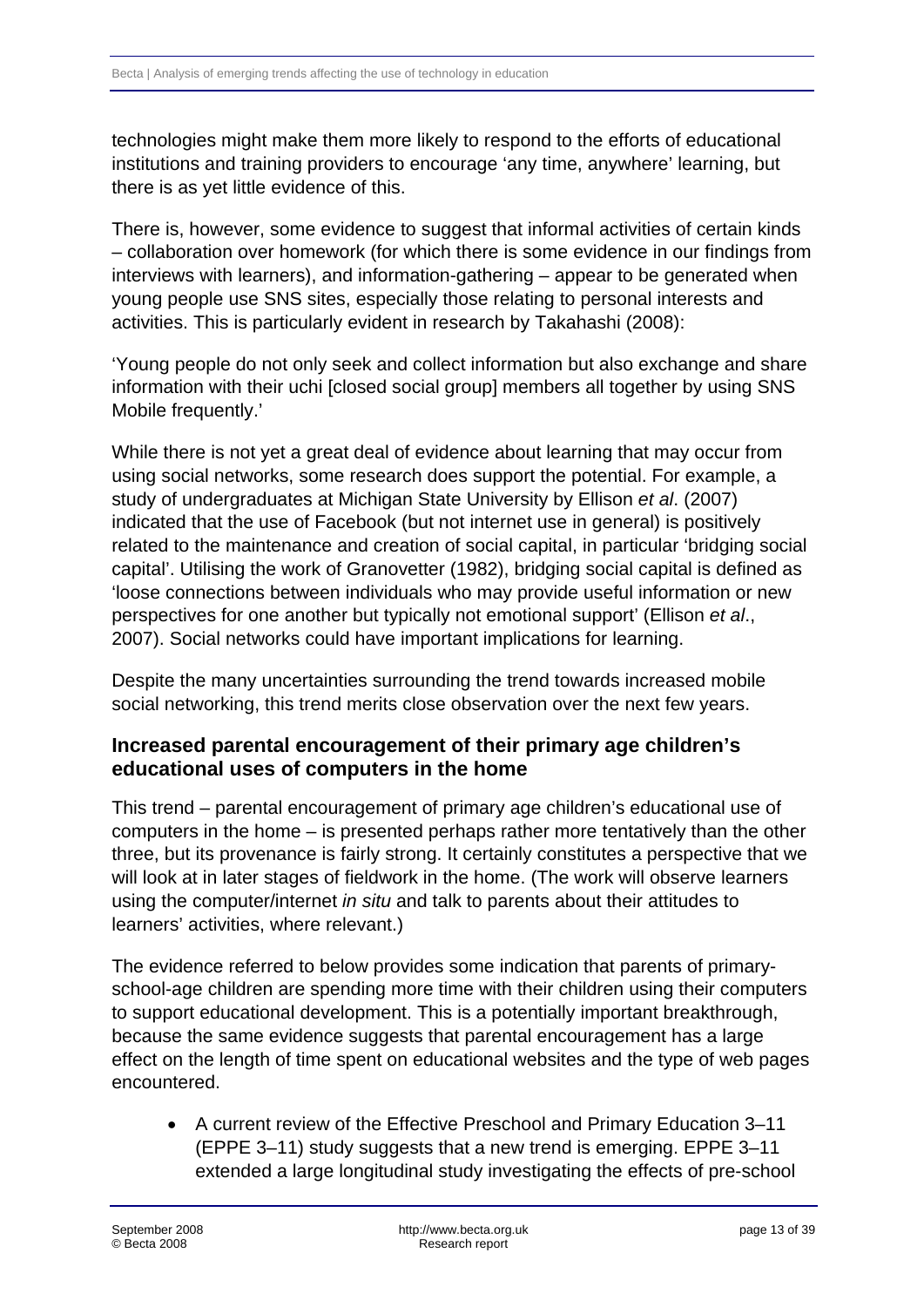<span id="page-13-0"></span>education on children's development outcomes from the start of primary school until Key Stage 1 (Sylva *et al*., 2004). EPPE 3–11 followed the developmental progress of more than 2,400 of the children who had taken part in the previous EPPE study between the end of Key Stage 1 and Key Stage 2. The amount of time parents spent using the computer with their children for educational activities increased between Key Stage 1 (7 years) and Key Stage 2 (11 years). For children aged 7 years, 65 per cent of parents typically spent time regularly on educational activities with the children at the computer. In comparison, 78 per cent of those same parents spent time educationally on the computer with their children when they were aged 11. This suggests that around 13 per cent of the parents chose to spend time with their children in encouraging an educational use of the computer as the children grew older.

- A further distinction can be made within the type of educational activities that the parent helps with. When considering the use of offline educational activities, including educational CD-ROMs, SATs and spelling practice, 73 per cent of the frequent computer user families encouraged this activity. In addition, 78 per cent of the frequent users encouraged educational activities using the internet, suggesting that the internet may be a preferred method for encouraging educational stimulation for older children (Talae, 2008).
- Parental encouragement of children aged 10–12 has a positive effect on the children's use of the internet. In Korea, the more time a parent spends on the internet with a child and recommending websites for the child to visit, the more time the child spends using the internet educationally (Lee and Chae, 2007).

These newly developing trends suggest that increased encouragement of educational uses of the internet at age 11 has a positive effect on the amount of time children spend on educational websites. This effect is potentially important in light of evidence from the EPPE study. The research will continue to monitor these emerging findings, because they may represent evidence of family learning taking place around the computer.

# **Increased use of TV-on-demand by young people in the home**

An important trend developing within the UK is the increasing popularity of TV-ondemand services via broadband, in particular through BBC iPlayer and Channel 4's 4oD. This trend emerges with some force from interviews with learners, especially if the young people have computers in their bedrooms. In many cases, it appears that TV-on-demand allows young people to integrate into their time spent on the computer all their home-based activities: social networking or messaging on MSN, games playing, email, doing homework and watching TV when they choose.

The UK Association of Online Publishers recently reported that the TV-on-demand audience has doubled. The TV Trends 2008 study by Tiscali reported that 37 per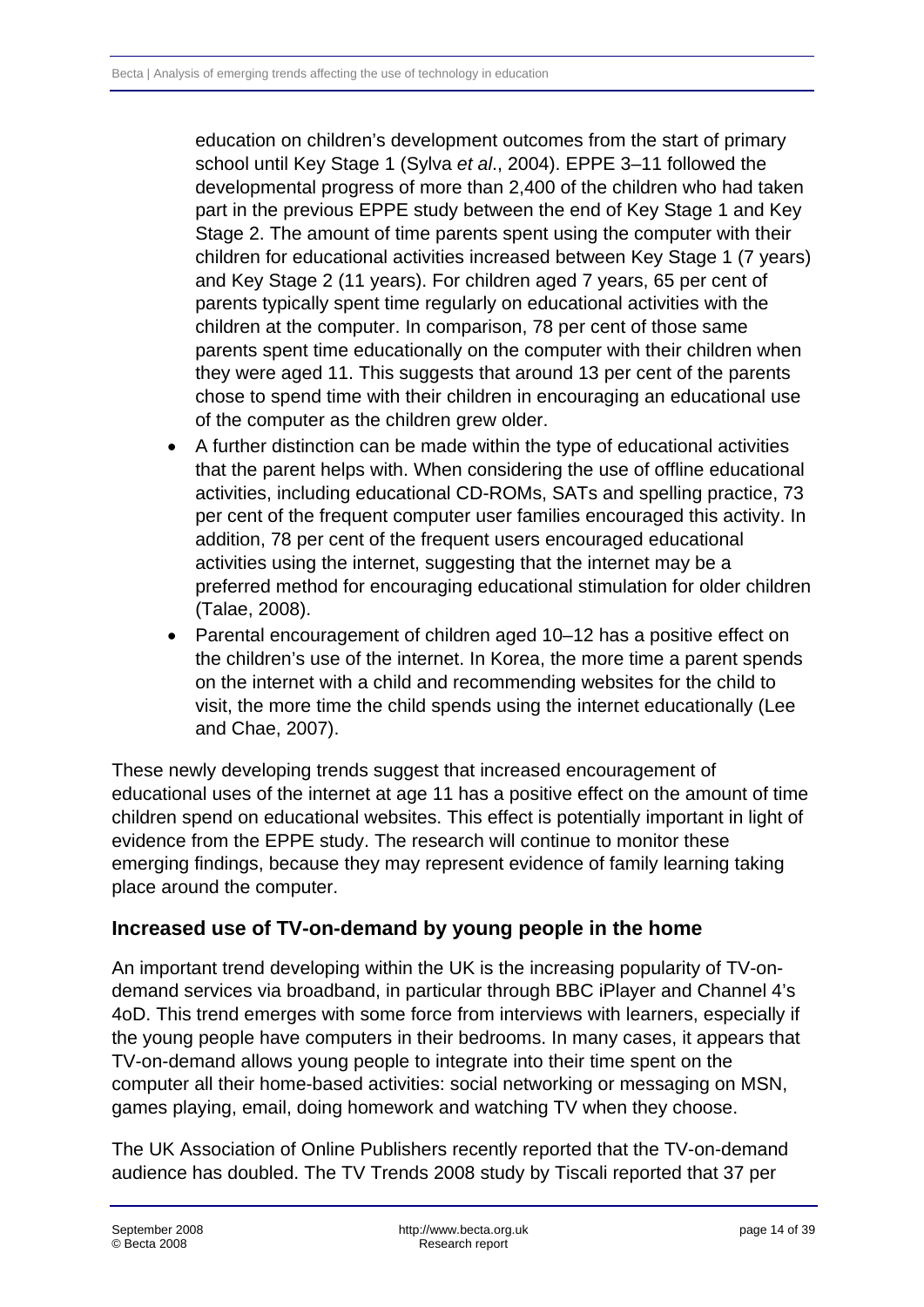cent of the UK population regularly view on-demand programmes (up from 17 per cent in 2006) either via TV or computer; of this number, 38 per cent view on-demand programmes via their computers by using services such as iPlayer, 4oD, ITV.com and Sky Anytime. Some 86 per cent of those who were using such services in 2006 were still viewing as many or more on-demand programmes in 2008. The Ofcom Communications Market Report (Ofcom, 2008) states that:

- Seventeen per cent of those with broadband watch TV-on-demand; 37 per cent of iPlayer users are aged between 16 and 34.
- There has been an increased amalgamation of professional TV content into popular websites. While the BBC (through iPlayer) and other leading television channels host their own sets of on-demand programmes, other third-party sites have often been used to reach out to newer audiences. For example, E4 premiered the second series of Skins on MySpace and e4.com one week before its broadcast, and Bebo now hosts its Open Media Platform where users can distribute their favourite content from sites such as the BBC to other Bebo 'friends'.
- There has been an increase in viewers of user-generated videos such as on YouTube. YouTube's UK monthly audience has increased by 50 per cent over the year, standing at 9 million in April 2008.
- Almost 90 per cent of 15–24-year-olds watch user-generated content on TV programmes, internet news or video clips. This same age range is considered to be the most likely to download video clips and watch TV and webcasts online

The results of a survey conducted by the Ericsson company Redback Networks into the use of on-demand TV and internet video by adults within the UK was released in 2008 (Redback Networks and YouGov, 2008). Some 7 per cent of UK residents watch around 10 hours of either on-demand TV or pre-recorded TV. Women are slightly more likely to watch on-demand TV than men (58 per cent of women; 55 per cent of men). The highest users of the service are over-55s and 18–24-year-olds at 60 per cent; 25–34-year-olds are the lowest users at 51 per cent. Out of all those polled, only 9 per cent use their PDA or mobile phone for internet TV or video viewing. This is markedly different from Japan, where the mobile phone is used a great deal more for TV viewing.

These somewhat disconnected data suggest that TV-on-demand is a rapidly growing industry. Owing to the ongoing amalgamation of professional TV content into popular websites that are accessible by young people, it is expected that increasing numbers of younger people will use these services. Young people are large viewers of usergenerated media online, especially sites such as YouTube. Therefore it is reasonable to expect that young learners will devote an increasing proportion of their online time to the more passive activities of TV and video viewing, which runs somewhat counter to them gaining the presumed educational benefits of active and sometimes creative engagement in Web 2.0 applications and sites.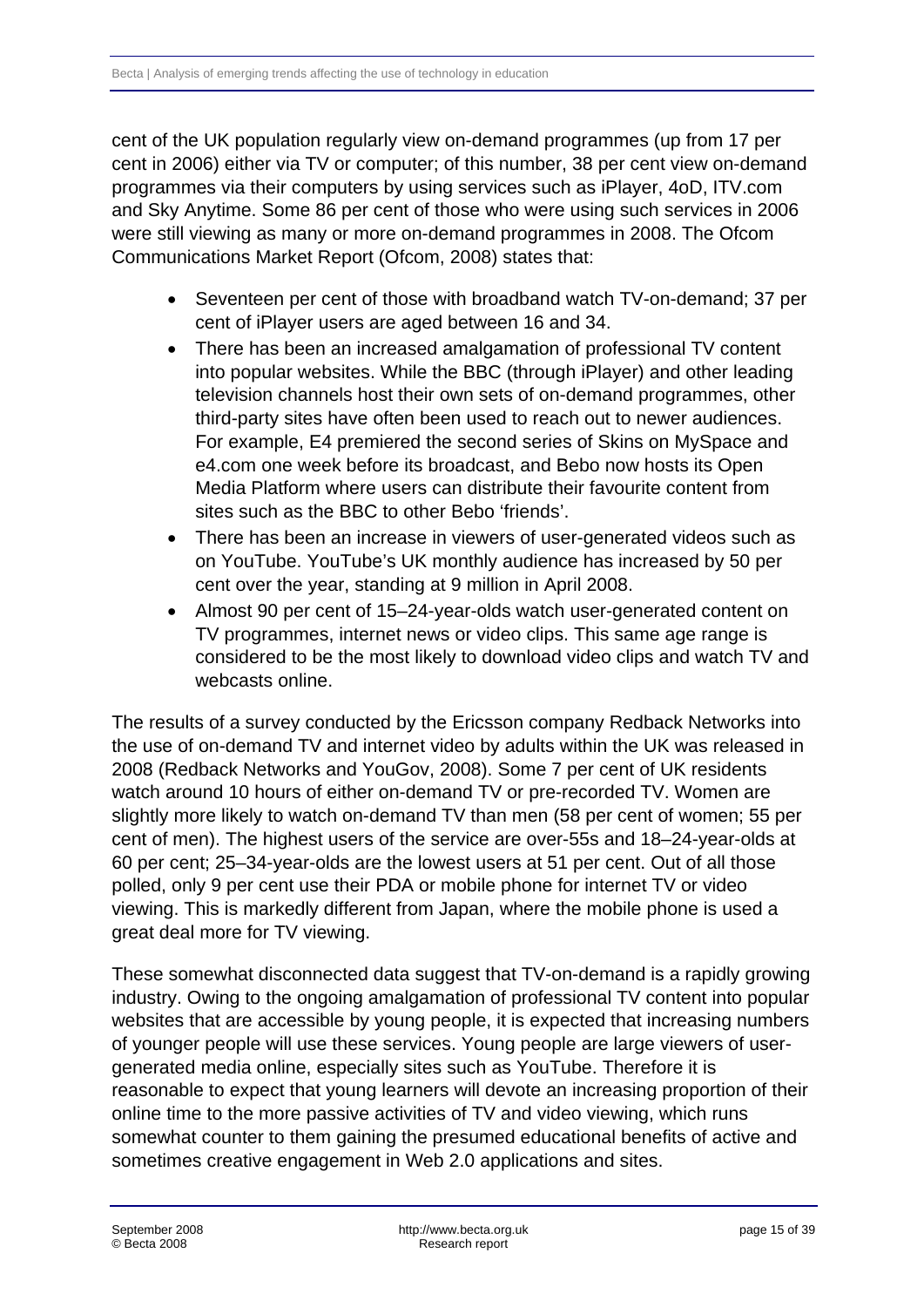## <span id="page-15-0"></span>**Young people's incorporation of Web 2.0 technologies into their lives**

Web 2.0 technologies are developed outside education for commercial, leisure and networking purposes. However, as use of them becomes commonplace and an integral part of the lifestyles of many young people, learners are increasingly bringing the habits and behaviours based around their use of these technologies into their learning. Moreover, the availability of such applications opens up new opportunities for collaborative and participative modes of learning.

Web 2.0 tools provide particular opportunities for the personalisation of learning, because they enable activities such as the decoupling of applications and their recombination according to individual preference (the creation of what are often known as 'mash-ups'), and because they allow individuals to create their own resources, which also potentially enables increased creativity in the curriculum.

In schools, effective teaching consists of stimulating pupils to engage in conversations about the concepts being taught within the context of collaborating towards a shared goal (Mercer and Littleton, 2007) as stipulated in the National Curriculum. Consequently, the social networking enabled by Web 2.0 technologies, in which children converse online and make and remediate online content in their personal lives (Candy, 2006), offers a powerful new dimension to effective teaching.

Most teachers, however, do not use Web 2.0 technologies in the majority of their lessons, and many schools do not allow pupils' personal devices in classrooms due to fears of bullying (Hayes, 2008). Moreover, pupils tend to dislike their social networking technologies, such as Facebook, being co-opted for school learning (Hoare, 2007).

Personalised Web 2.0 technologies are transforming the business world (Kluth, 2006), and there is interest in how similar models might be imported into the education and training sector. For example, Amazon aggregates purchasing patterns and user rankings to present search results likely to be of interest to individual users. Such functionality is largely untapped by schools, and teachers generally access institutional resources by using traditional search methods (Oblinger, 2008).

Technology is anticipated to play a key role in transforming education and training towards supporting deeper, higher-order learning (Rogers, 2007). There is current interest in how connectivity can foster 'communities of inquiry' among school pupils (Garrison, 2007), consistent with the aims of the National Curriculum. An example of progress being made in this direction is offered by the Personal Inquiry project [http://www.pi-project.ac.uk], 'where children aged 11–14 investigate a science topic with classmates by carrying out explorations between their classroom, homes and discovery centres, guided by a personal computer'. It is essential that such efforts are not isolated examples of good innovation. Rigorous and pragmatic theoretical frameworks such as the 'conversational framework' (Laurillard, 2008) are required,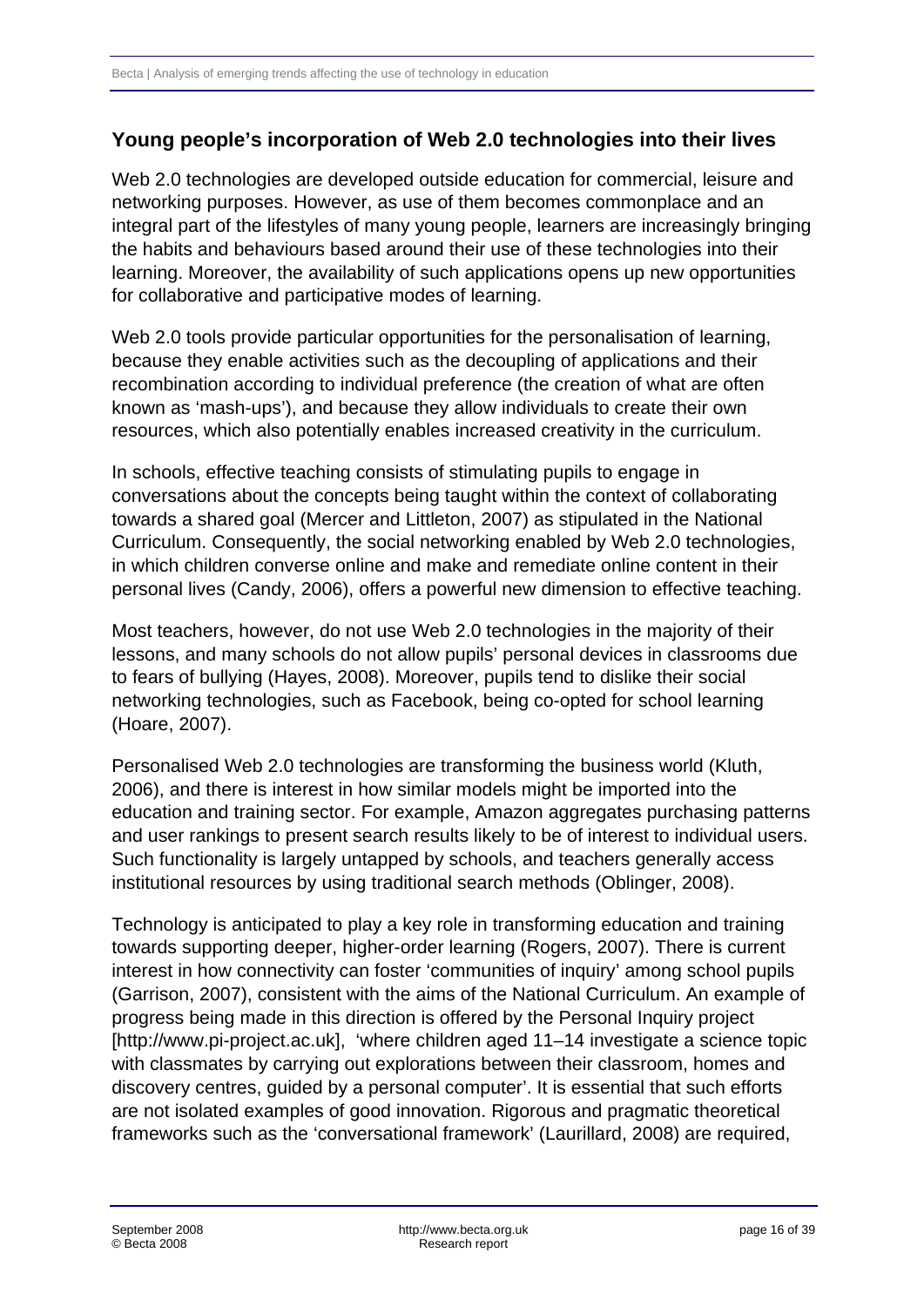<span id="page-16-0"></span>which enable designers and teachers to tailor the use of technologies to the needs of children as acquirers of knowledge.

In HE, there is a trend towards convergence of library information and IT services, with formal integration in some institutions. With library provision increasingly being online, there is a tendency towards a degree of overlap between the professions as well. More generally, HE institutions are increasingly responding to Web 2.0 developments by providing their own versions of blogs, social networking sites and the like (see, for example, Warwick blogs and community@brighton). Whether institutions should, instead, use tools that already exist outside education and training remains to be seen.

#### **The impact on curriculum and pedagogy of capital building programmes**

The major programme of capital investment, led by the Building Schools for the Future (BSF) funding for schools but also present in the primary and FE sectors, is leading to new approaches to technology – an outcome which is integral to the vision for this investment.

Local authorities and institutions are developing a range of responses as initiatives are rolled out. The implications of different approaches will need to be monitored and evaluated over the next few years; both the approaches to investing in technology infrastructure and the impact of different approaches to the design of physical learning spaces will need to be evaluated. New learning spaces can afford new modes of learning, including the integration of informal and formal learning, which is often mediated by technology. Although it is early days, and lessons from the pathfinder projects are still being learnt, there is concern that new builds are not sufficiently informed by modern pedagogy and opportunities for innovative forms of teaching and learning.

Investment in technology will lay the basis for new approaches to pedagogy and engagement. One vital issue to address is the support and resources available for training teachers and lecturers, and for continuing professional development (CPD) once the first step of establishing technical competence has been secured.

In FE, the reconfiguration of physical and virtual learning spaces is key to providing a 21st-century environment for learning. Building Colleges for the Future offers many of the same affordances and challenges as its equivalent schools-sector programme, BSF (DIUS, 2008). Building Colleges for the Future will raise the bar in terms of leaders' understanding of the potential of new technologies, and suppliers' understanding of educational contexts; both leaders and suppliers will be challenged to strategically plan and integrate the technologies identified as most appropriate to support the chosen curricula.

As yet, there is little evidence of cross-fertilisation between BSF and Building Colleges for the Future in terms of ICT provision, although this may happen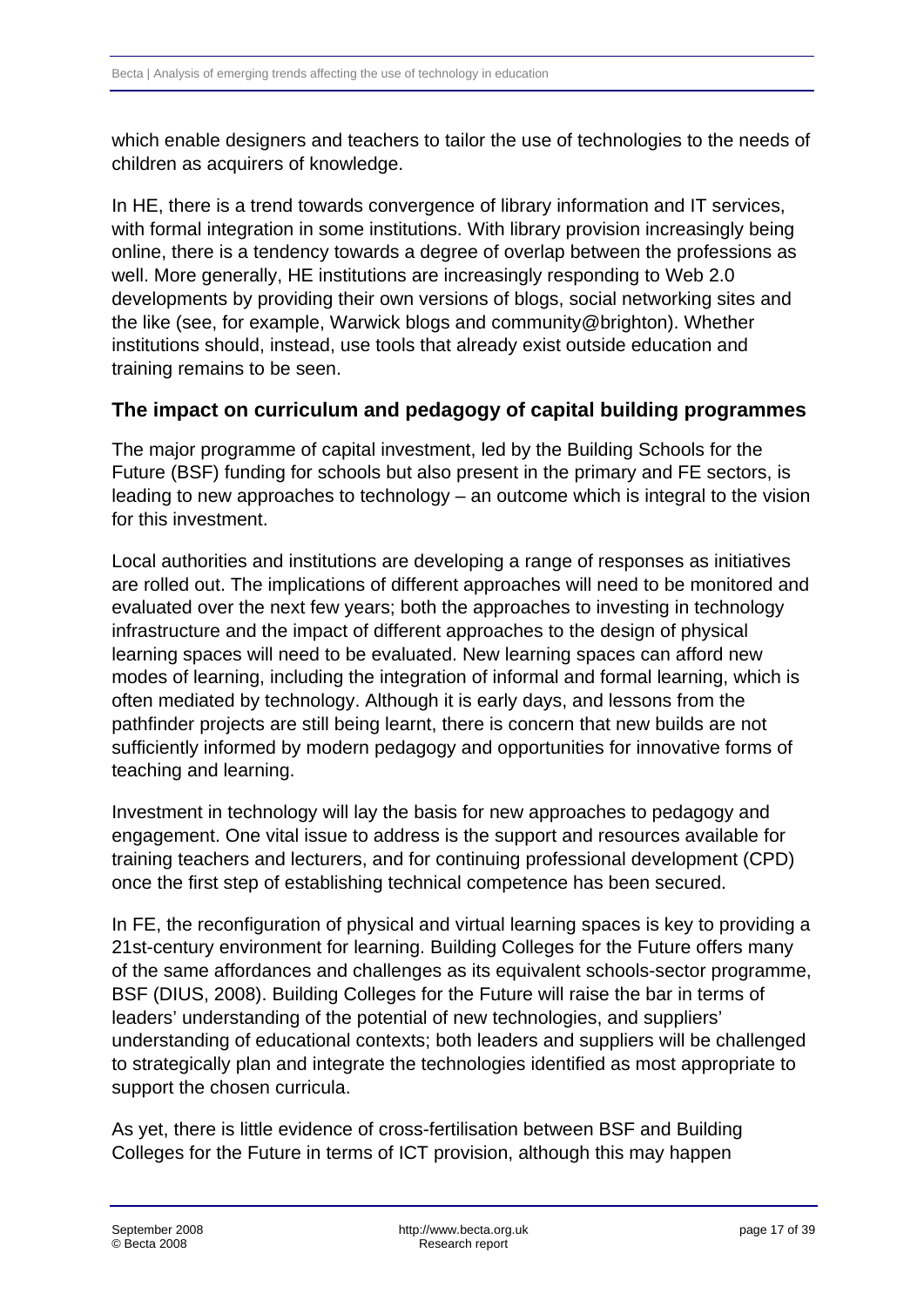<span id="page-17-0"></span>organically through common ICT suppliers. Equally, there is a risk of the proliferation of bad practice.

There have been some major unsuccessful initiatives in HE in the UK to construct new institutions around digital technology, such as the UKeU. Nevertheless, levels of activity around new technology remain high, although only some initiatives reflect institution-wide strategic leadership. The Open University has recently made a major investment in a new online learning platform, and the implementation of virtual learning environments (VLEs) is now commonplace.

## **The changing demands of workplace skills**

As activities such as social networking become increasingly commonplace among new entrants to the workforce, employers must decide how to react. So far, opinion is divided (see the survey reported in Ferguson, 2008), with some seeing a business opportunity, others a threat to productivity and security.

Nevertheless, there is an increasing trend towards just-in-time learning with the realisation that the majority of learning that people do is informal, and that the easy availability of information on the web reduces the need to pay for formal training courses. Even in more formal training, however, the market for e-learning continues to increase globally (although the financial future is uncertain at the time of writing in 2008).

The Government's skills agenda following the Leitch report is a highly significant factor affecting workplace skills. A globally competitive economy that requires a more highly skilled workforce is a primary driver for government policy towards education and training at all levels. This need for workplace skills underlies major curriculum reforms like the 14–19 diplomas but also is a major driver for Harnessing Technology's attempt to push up attainment and draw in disengaged learners. The new skills agenda therefore has ramifications right across the education and training system. Within the FESR sector, there has been a growing push in recent years to drive up workforce skills for international competitiveness.

Changes in funding methodologies have forced colleges and other training providers to begin adapting their provision to employers' needs and towards workplace rather than classroom delivery. The growing (if not yet universal) recognition that the modern economy requires constantly updated skills and knowledge heightens employers' awareness of the need to ensure their employees have the skills for the job. It drives some employees to see learning and skills acquisition as a means to self-improvement.

Technology can increase the capacity of employers to provide flexible just-in-time workplace learning. There remains, however, a clear tension between the Government's main objective to ensure the whole of the workforce is qualified to level 2 and employers' need for training linked directly to short-term business goals.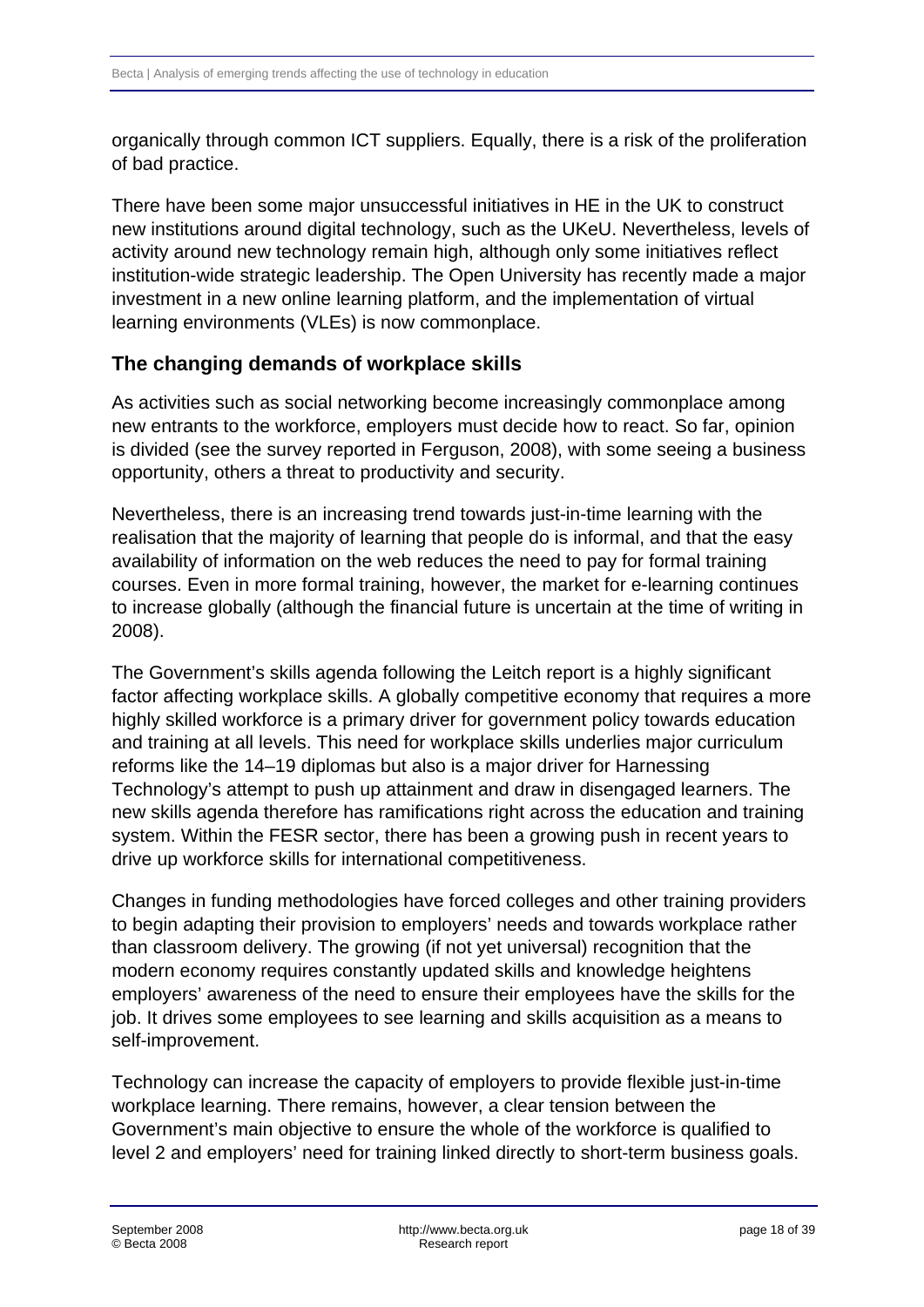<span id="page-18-0"></span>One aspect of e-enabled learning which does appear to be taking root in workplace learning and elsewhere is the e-portfolio (Lewis, 2008). E-portfolios enable learners to build electronic records of their learning achievements and are portable between different settings.

Increasingly, the skills agenda drives HE expansion, and HE provision is shaped around the needs of employers, as in the rest of education and training, especially post-14. However, the skills agenda creates some uneasy tension with the traditional values and mission of universities and the existing structure of disciplines. Nevertheless, as a result, there is a widening of choice for students and a widening menu for those for whom vocational relevance needs to be readily apparent. Many institutions are strengthening links with other educational providers in their geographical areas; this might be by becoming involved in school links and by partnering with FE colleges in foundation degrees and the like, strengthening routes for academic progression (see, for example, Janet Collaborate [http://janetcollaborate.ac.uk]). Technology is becoming increasingly important in supporting learners' transitions between various opportunities and opening up access to wider groups.

#### **Economic, social and technological drivers transforming education and training**

The pace of social and technological change is unrelenting, and the education and training sector cannot and should not be isolated from this. Keeping up with change while continuing to educate and without sacrificing core educational values is a major and continuing challenge. More diverse patterns of institutional governance and funding and the forthcoming demographic dip in young learners, are beginning to change the character of the educational system in some respects.

The extent to which the adoption of technology in education and training leads to system change is as yet undetermined. Increasing competition for students in HE (and perhaps at previous stages of education), the development of open educational resources, greater incursions into what have been non-formal learning spaces, and the possibility of mass online courses available internationally put into question the future shape of the education and training system. On the other hand, calls for radical change which question the existence of schools themselves seem unlikely to succeed in an economy where working parents are more hard pressed than ever and there is a drive towards higher levels of skill attainment. While there are likely to be significant shifts in curriculum and pedagogy, these are likely to be within an education system that is evolving rather than undergoing a fundamental revolution.

Learning is becoming less institutionalised and now takes place over a lifetime across school, work and home settings. However, disparities in access to technology and the internet (the digital divide) can only exacerbate disparities in access to education and training. The trend towards strengthening links between parents or carers and the school through internet communication is an example where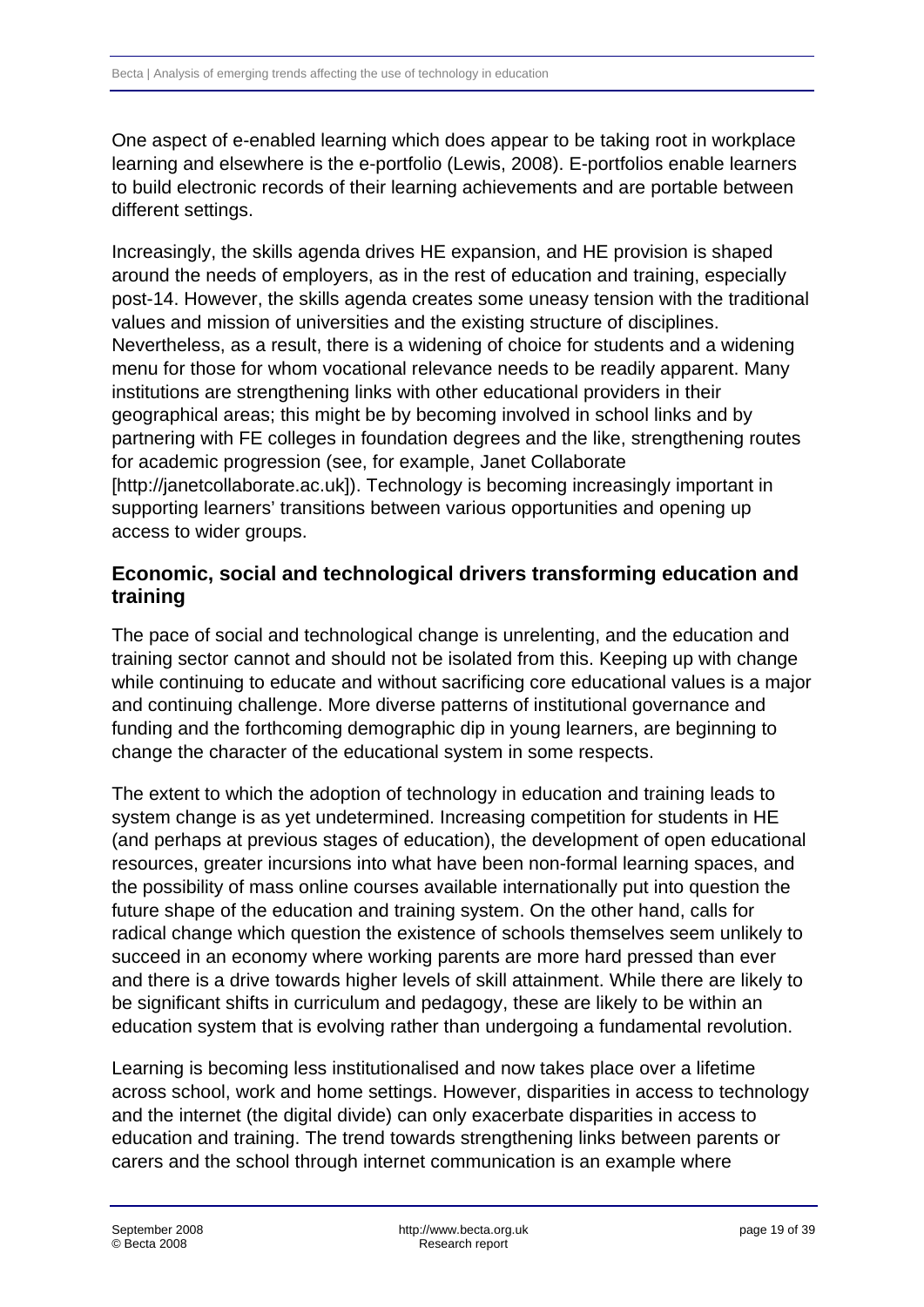disadvantaged pupils may be left behind, and yet they are often the very learners most in need of continuity. Concerns about access to resources were reflected in the Prime Minister's recent announcement that vouchers for ICT equipment will be given to low-income families to help the 1.4 million children who have no home internet access (Porter, 2008).

Mobile technologies, because they are portable, can play a role in blurring the distinction between learning in school and learning at home (Kenny, 2005). However, obstacles remain to realising this vision, not least the limited interoperability of current devices. Furthermore, the fast development of digital technologies means there is not yet robust, longitudinal evidence of the value of mobile devices for learning.

Safeguarding children and young people in their use of technologies remains a concern. Most parents have a positive attitude to the internet and its value to their children. However, parents' attitudes are far from uniform and are affected by numerous factors, including parents' knowledge and experience of the web and their child's birth order and personality (Byron, 2008). E-safety is integral to e-confidence, and e-confidence is integral to media literacy. E-safety is becoming embedded in the inspection regime, whole-school development plans, self-review frameworks and the curriculum. Teacher training and CPD programmes increasingly feature e-safety (see, for example, the web page 'E-safety in education' on the Training and Development Agency for Schools (TDA) website

[http://www.tda.gov.uk/partners/quality/e\_safety\_in\_education.aspx?keywords=e+saf ety]. However, as threats are understood and countered, new threats or worries about potential threats emerge, such as the potential for the grooming of young people through massively multi-player online role-playing gaming (MMPORG) (Byron, 2008). Constant vigilance is required to maintain the currency of inspectors' and practitioners' skills and the curriculum content.

It is now being recognised that to address e-safety requires engagement with parents. Family learning programmes are being developed around e-safety and wider IT user skills. The Government's commitment to increasing home access (through Computers for Pupils, the work of the e-Learning Foundation, BSF programmes and the Home Access initiative itself), presents a significant opportunity for intervention and engagement.

Similarly, e-safety is emerging as a driver for greater co-operation between the range of children's services and a greater understanding of new technologies among leaders and practitioners from those services. An early example is the South West Grid for Learning (SWGfL), which has pioneered a multi-agency approach in partnership with Avon and Somerset Police, North Somerset Council children's services and audit teams, a secondary school head teacher and industry, to form the Internet Safety Working Group. Local authorities are appointing dedicated e-safety co-ordinators to advise and support their schools and Local Children's Safeguarding Boards (LCSBs). These developments are broadly positive, but communication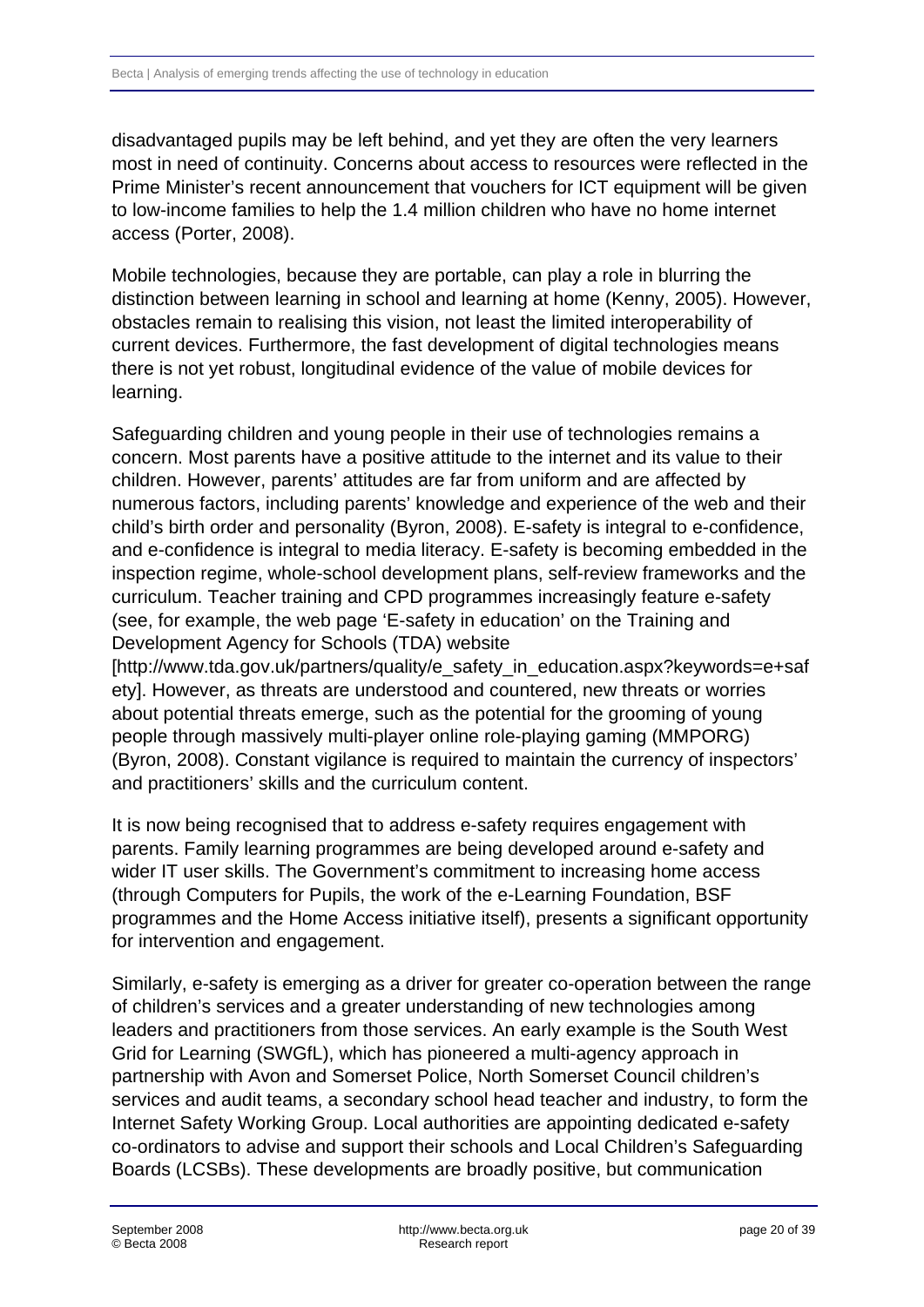<span id="page-20-0"></span>needs to be sensitively handled to avoid exacerbating any exaggeration of the threats posed.

The impact of the UK Council on Child Internet Safety and the emerging selfregulatory codes of practice for industry (as proposed in the Byron review action plan) are yet to be felt but could be profound.

Specialist assistive technologies will continue to be developed to meet specific educational needs, but there is a trend for standard technologies to have specialised functionality built in (Abbott, 2007). The need for specialist technologies may diminish as symbol, graphic, text, audio and visual options become standard in offthe-shelf packages. Even where these are not yet available, there is evidence of groups of technologists and enthusiasts customising standard technologies – devising and sharing solutions to programming and design that is far from accessible. Producers and suppliers may make source code more openly available in order to extend access to their products to a wider audience. However, as yet, progress is slow, which, for many individuals, increases their disadvantage yet further.

There are many pockets of innovation using technology in the HE sector. A key question is whether it is best to use systems provided by institutions or to utilise those that are already available from non-educational providers, with implications both for university networks and also for issues such as validating work for assessment. The growth of online resources from sources outside education and from individual initiatives poses a challenge to institutions and HE libraries; policy responses such as the new access management initiative for online learning materials are being formulated (Young, 2008).

## **Challenges to the pedagogical role and professional development of teachers and other enablers of learning**

The greater adoption of technological tools in education and training poses challenges in keeping educators' skills up to date so they can use the technology with confidence. While it is commonly said that young learners from the 'net generation' often outstrip the technical competence of their teachers, when it comes to vital digital literacy skills, the need for good teaching remains as strong as ever.

There is a need to ensure that teachers have the space and support to become confident pedagogical innovators with new technology. Recurrent debates over, for example, the pedagogy of interactive whiteboards show that pedagogical development following mass adoption of new technologies tends to be uneven across the system, and that there is a tendency for many teachers, often unwittingly or due to other pressures, to merely recreate old pedagogies with new tools, which can be a missed opportunity.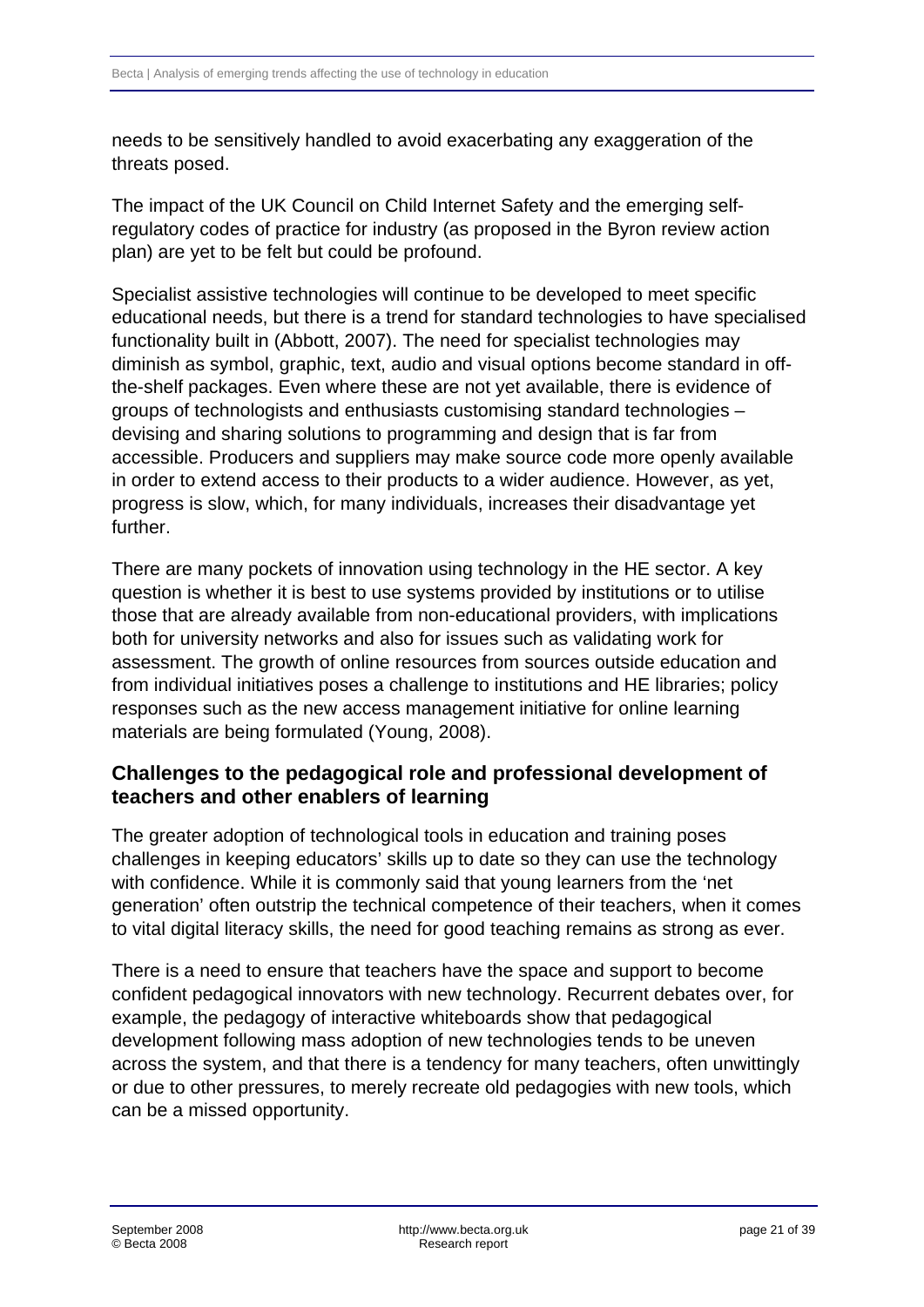Moreover, it is not just a case of imagining new modes of learning with new tools. These new modes of learning can have wide-ranging implications and significantly alter such factors as classroom management, the pace of learning, teacher control and the learner–teacher relationship. Wrestling with such matters is a lengthy process which needs to be supported and enabled through the entire system of teacher training and personal development at all levels of education and training.

School leaders are developing technological skills in their private and professional lives; however, cutting-edge whole-school innovations are undertaken by only a minority of innovators (see, for example, Thomas, 2007). Many other school leaders have reservations about the integration of personalised technologies (ALT, 2008). These reservations arise in part from resistance to change and from people feeling out of the educational technology loop (Woolcock, 2008), but also reflect concerns about e-safety, logistics and sustainability; these are reasonable concerns given the high-profile failure of IT projects such as in the NHS (Department of Health, 2006).

Meanwhile, the accommodation of new technologies into traditional practices is evident across the schools sector. For example, the path of least resistance for eassessment is towards automated marking that can produce summative results about the recall and application of facts, as in multiple-choice test papers (Burkhardt and Pead, 2003). Interactive whiteboards, which are potentially transformative technologies, lend themselves to chalk-and-talk (Hargreaves, 2003). The use of action research, in which leaders and teachers take control of systematic processes for innovation and implementation, offers a constructive way forward (Somekh, 2006).

Government programmes such as Every Child Matters aspire to join up and coordinate the growing workforce of professionals who deal with school-age children. However, there is a need to ensure that sufficient attention is given to persuading, training and supporting these professionals and other stakeholders, which inhibits the degree to which genuinely transformational change is likely to occur (Schmoller, 2006). Collaboration between educators, parents and carers, and other stakeholders is key to implementing and sustaining the infrastructure and processes required to transform and personalise school learning (Leadbeater, 2005). This top-down methodology can conflict with moves away from institutional networks as a platform for learning and towards Web 2.0 technologies accessed through personal devices, as advocated by some educational reformers.

A potential driver for curricular reform is the use of technology for assessment. Technology has the potential to drive more formative, qualitative assessment, including through the adoption of e-portfolios (Hartnell-Young, 2008). Assessment can become more robust and conceptual than the recall and application of factual knowledge promoted by traditional tests. However, the more common use of technology to reduce human workload and error, while a worthy endeavour, acts as an inhibitor by way of entrenching the current regime into the wider system (Burkhardt and Pead, 2003).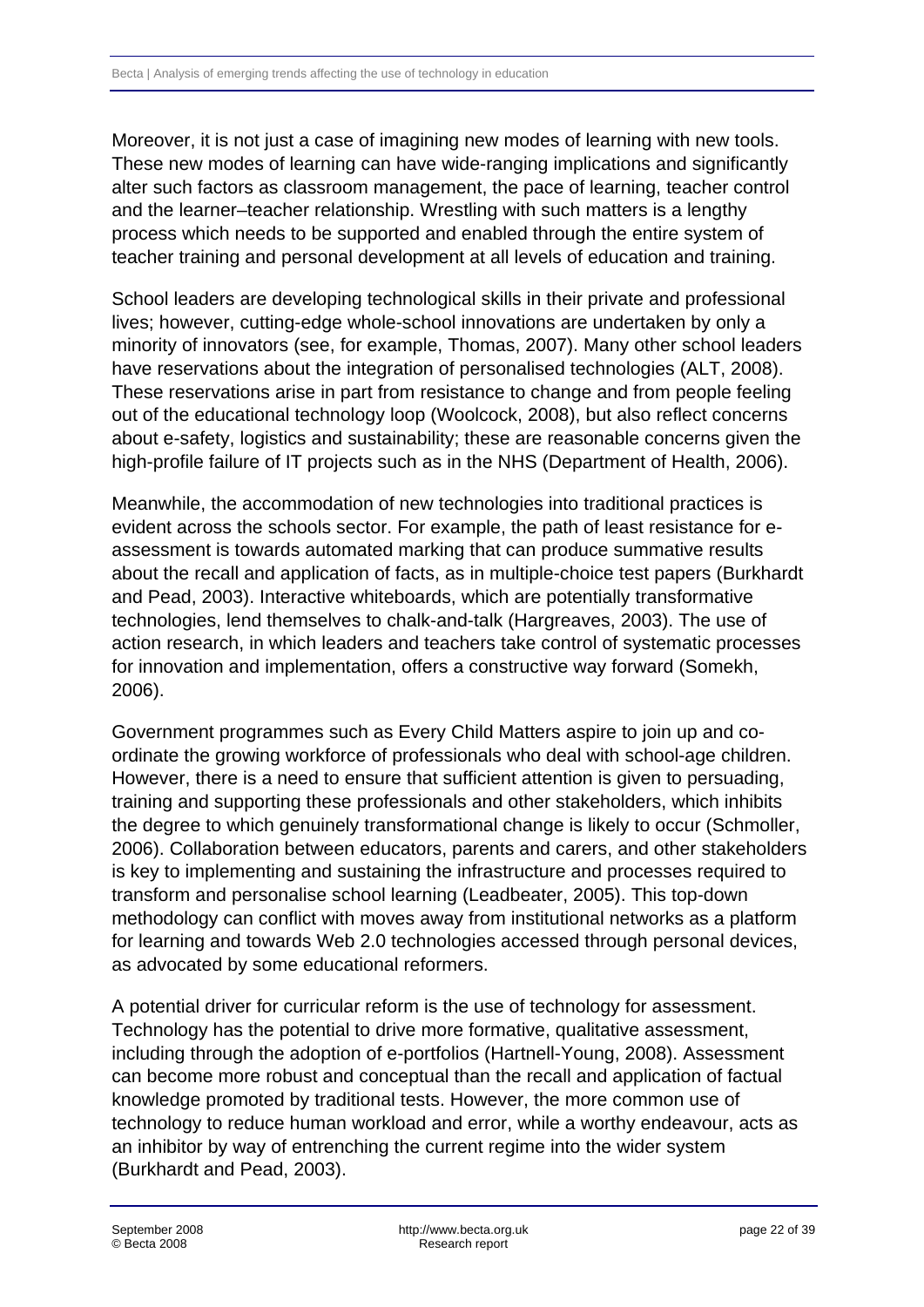<span id="page-22-0"></span>As with schools, FE college leaders and tutors are increasingly aware of, and persuaded by, the benefits of deploying new and emerging technologies to support teaching and learning. However, the disparities between institutions and their respective workforces are greater, with the high numbers of part-time staff continuing to exacerbate this situation. In the wider post-16 sector, disparities are even more marked. However, the situation is changing, and by 2010 all staff registered with the Institute for Learning (IfL) should have recorded a minimum of 30 hours' CPD (fewer for part-time staff), in which ICT can be expected to feature.

Clear evidence is, however, emerging of significant improvements in specific areas such as offender learning (Ufi, 2008), albeit from a low base. The development of a secure platform has been a major contributory factor to the success of the Ufi pilot programme and its subsequent extension to a significant proportion of the prison estate. In spite of initial apprehensions, this development relied upon the commitment of leaders from across the prison services and, in particular, from HM Prison Service IT Security department. To some involved in offender learning, this secure platform has far-reaching implications, resolving the last technical barrier to technology-supported learning in prisons and beyond.

Over the past decade (in particular, over the past five years), VLE and/or learning platform implementation has become widespread in FE colleges (Becta, 2006); it remains less pervasive in the wider FESR sector, although undoubtedly on the increase, most notably through open source solutions such as Moodle (Becta/Sero, 2008). There are great disparities across the wider FESR sector, with higher rates of implementation of learning platforms (and other technologies) among local authority providers. Early adopter status may explain the degree to which staff in the sector lack confidence in their use of learning platforms and remain reticent about the positive impact on teaching and learning (Becta/Sero, 2008).

The increased involvement of non-traditional education and training providers will be most keenly felt in the broader adult and/or community learning sector. The 'third sector' draws on a vast network of practitioners who bring specialist skills that are often above and beyond those common among more mainstream providers. These individuals have a valuable role to play in bringing new pedagogies and enriching the curriculum for both disadvantaged and mainstream learners. However, with the exception of those involved in creative and digital arts, these practitioners may not have the same level of digital skills as those in mainstream education. Practitioners have not benefited from the same CPD or schemes such as Laptops for Teachers. There is a clear risk that, if unsupported, practitioners will be unable to meet the digital needs and expectations of learners.

#### **The development of mobile, ubiquitous and contextual computing**

Increasingly, the availability of personally owned digital devices that have rich capabilities poses an opportunity to contribute towards a range of educational goals, including the personalisation of learning, linking learning within and outside the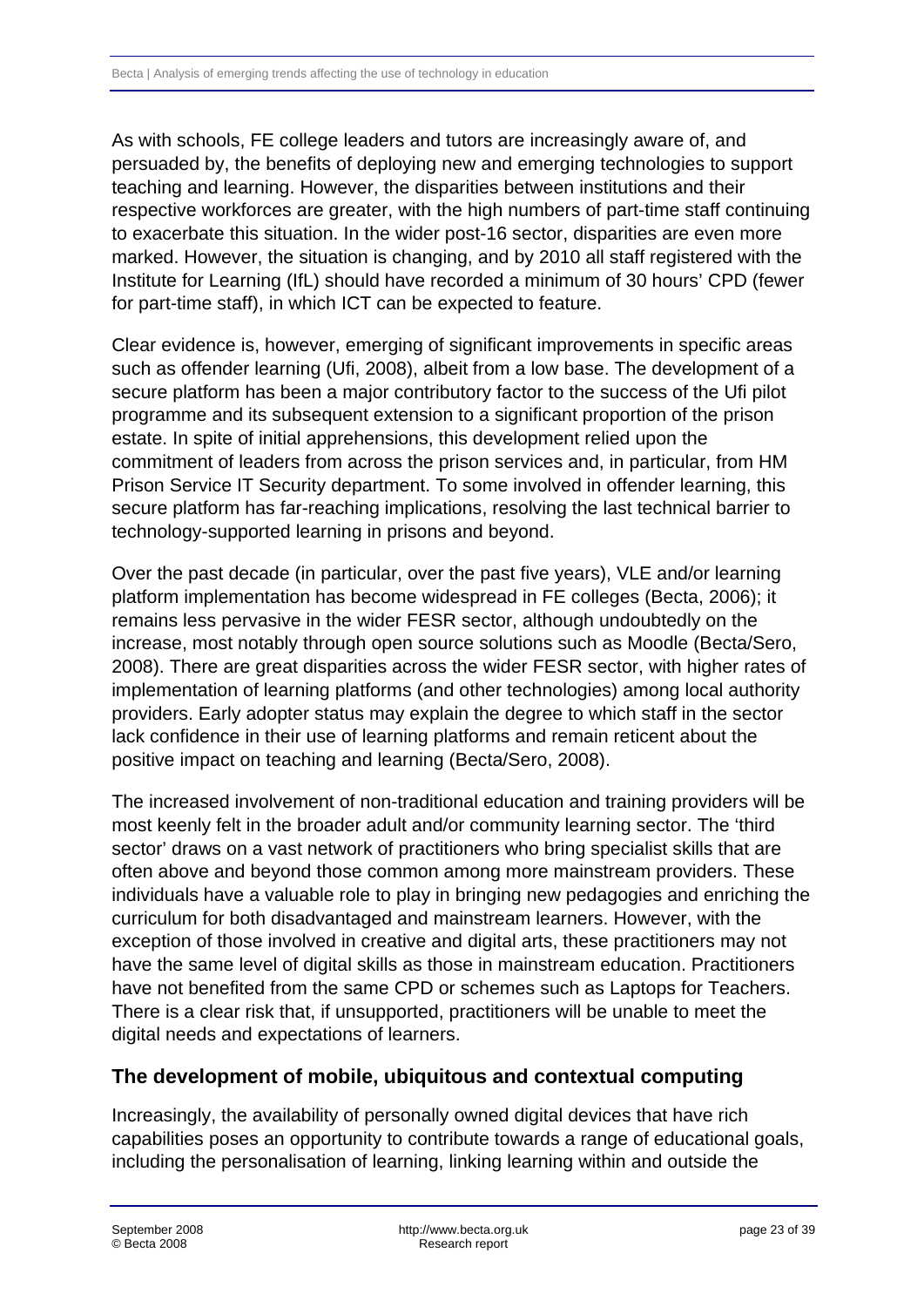classroom, enabling learning in a wide range of settings, and supporting just-in-time learning.

However, personally owned digital devices pose a challenge for the network infrastructure of institutions, which need to allow a wide range of devices to connect if the potential of the devices is to be realised. There is also an educational challenge in the need to develop the digital skills of users so they can manage their devices effectively and responsibly and use networks safely.

Pupils in their home lives now use everyday digital technologies including mobile devices, interactive television and online social networks. However, IT as a curricular subject is losing popularity across the school sector, suggesting that children and young people see digital technologies as useful tools rather than as interesting in their own right. The current National Curriculum emphasises innovative and thematic approaches to delivery across all school subjects; this reflects a drive towards providing learners with access to the National Curriculum in a way that suits individual needs and preferences, congruent with emerging personalised Web 2.0 technologies (Miliband, 2006). For example, a recurrent theme throughout the research literature is the difference between boys and girls in their use of computers and the web (Utter, 2007), although the extent of the difference may be narrowing. In the compulsory sector, providers must ensure the curriculum is accessible through the methods generally preferred by both sexes.

Mobile technologies, owing to their portability, are also expected to play a role in blurring the distinction between learning in school and learning at home (Attewell, 2005). Obstacles to realising this vision include the limited interoperability of current devices and a culture of pupils' own devices, particularly mobile phones, not being allowed in many classrooms (BBC, 2007). Nevertheless, some innovative schools have provided ubiquitous technologies to pupils, and to great effect (Paton, 2008). The cumulative increase of such examples over the next few years will provide an evidence base that can help to convince sceptics and result in growing communities of innovative practice that will have an impact on the national school culture.

Ubiquitous mobile devices (UMDs) are permeating education and training, and many learners carry personally owned mobile devices which connect to other devices and to information through infrastructure such as RFID, infrared and Bluetooth. Many opportunities offered by mobile devices, such as knowledge-sharing, collaboration (Zurita and Nussbaum 2004), assessment and personalisation (Sharples *et al*., 2007), can be transferred to education and training. Mobile learning may be particularly appropriate in the FESR sector, where multi-site learning is already common (and will become more so with the rolling out of diplomas), and work-based learning, where logistical considerations are paramount. The FESR sector also has a clear remit to engage and retain hard-to-reach learners, and UMDs (when deployed appropriately) represent a useful addition to the tools available (LSDA, 2005).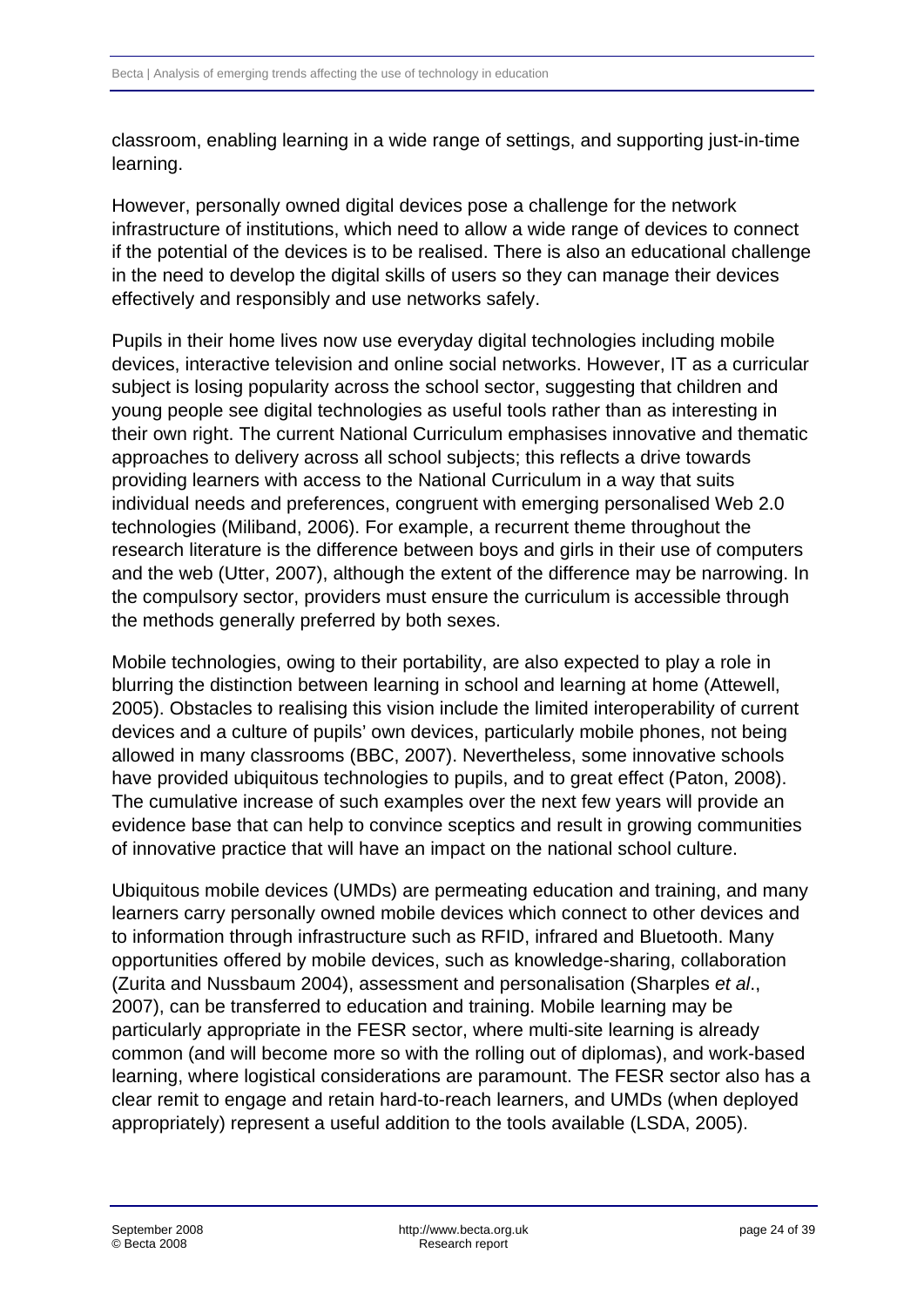<span id="page-24-0"></span>Most university students are now confident and habitual users of technology and demand good provision from their institutions (Conole *et al*., 2008). A recent development has been the effective use of Facebook to support the transition from school or gap-year activities to university. However, research among learners, such as the JISC Learner Experience programme, shows that a significant minority of learners choose not to engage with technology, and others regard the technology as theirs and resent what they see as institutional intrusion into their space. Moreover, easy inferences such as that, since many students play computer games, learning resources should imitate games, tend not to follow, because students draw a distinction between how they learn and how they play; in this example, learning in game-like environments can be a powerful tool not because it imitates play but because it enables serious learning to take place, and to that students will respond.

#### **Growth in online spending and access to services**

In the UK, more people are using the internet to purchase, access and consume resources, both personally and for business reasons. Primary research undertaken for this project shows that this trend is replicated in education and training. The trend towards online spending by consumers and access to services is accelerating. In commerce generally, around £26.5 billion was spent online in the UK in the first half of 2008, equivalent to 17p in every £1 (IMRG Capgemini, 2008). This is an increase of 38 per cent on the £19.2 billion spent in 2007. Capgemini now believes that between 30 and 50 per cent of all retail sales will be online in the next five years as sustainability issues drive growth, while Petevinos foresees even more fundamental change:

'As online reaches 20 per cent of all retail sales, retailers experience a tipping point which forces them to seriously rethink the future viability of their business model... We have seen this happen for books, music, DVDs and electricals, and more categories are sure to follow as the industry as a whole reaches this tipping point in 2008.' (Williams, 2008a)

Schools' purchasing arrangements must be put in context by comparison with consumer spending patterns.

People spend an average of 12 hours a week online, three-quarters of which is at home (Richards, 2008). Williams (2008b) suggests that people spend an average of 1.6 hours a week shopping online. It can be assumed that huge numbers of teachers shop online at major high-street supermarket sites, and book and other media sellers, and may buy or sell through online auction sites. Teachers access music online and regularly use facilities like online banking and travel booking. They are subject to incessant TV advertising by price-comparison sites.

The ability to research and make more informed choices, especially in a time of heightened price sensitivity, is a key advantage of purchasing online.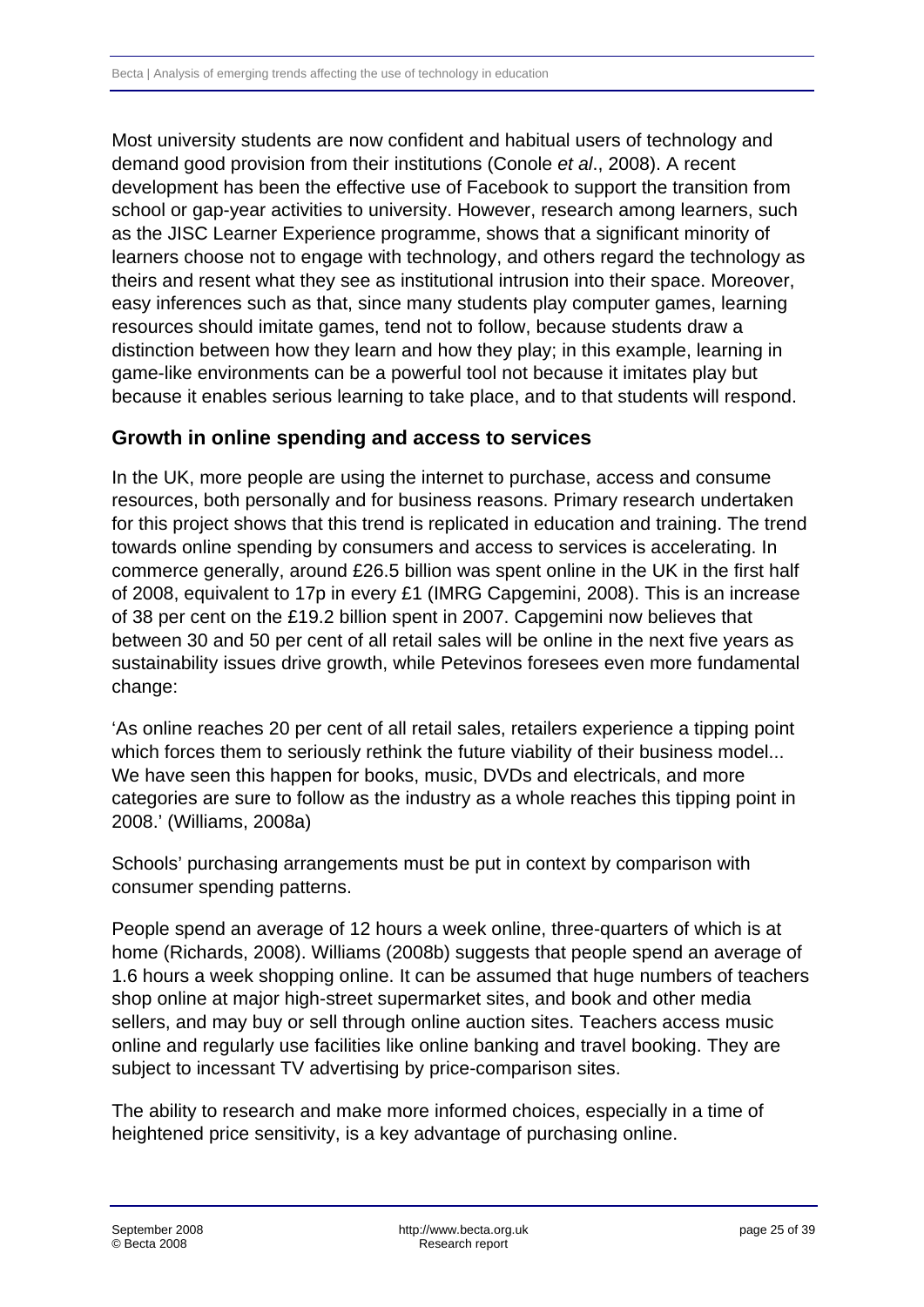A large number of (mostly older) teachers and administrators, however, are only peripherally engaged in the online experience. The digital divide in education and training is real, and imposes restrictions on prescriptive advice for procurement, access, distribution and consumption.

Secondary research undertaken as part of this project shows that the digital divide in society at large is not closing as rapidly as some had hoped, with, for example, broadband access to the internet somewhat stalled at between 70 and 75 per cent of the population. BESA (2008) research finds this replicated in learners' access to broadband connections. In descending order, the literature segments digital capabilities as follows:

- Digital native students
- Digital native teachers
- Mainstream students
- Mainstream teachers
- Excluded students
- (Self-) excluded teachers.

It would appear that access trends will not reach a desirable end-state $3$  until the final category of digitally self-excluded teachers are trained or they pass into retirement.

As fast-moving as consumer purchasing on the internet is, it is dwarfed by the growth in business use of the internet for purchasing and delivery. The advantages in costs, speed of ordering and reduced transaction costs in order processing have pushed online transactions from \$100 billion in 1998 to over \$1 trillion last year.

In the UK public sector, procurement practices have consistently served as a leading indicator of behavioural change. Starting with the MoD's proprietary logistics system (which was based on EDI systems as far back as the 1970s) and perhaps culminating with OGCBuyingSolutions (an executive agency of the Office of Government Commerce, providing Catalist as an e-procurement channel), pressure to purchase more effectively and to find ever-greater value for money has been a leading change agent that has later enabled shared services and transformational government.

The major trend in the UK public sector has been a strong migration to online procurement, followed by a smaller but growing trend to online access, and a nascent but noticeable trend towards online consumption of resources, as webhosted applications become more robust and trusted. These trends were driven by

-

<span id="page-25-0"></span> $3$  By 'desirable end-state', the research puts forward a tentative definition for review: 'Multiple procurement, access and distribution channels giving technology-confident providers a sufficient range of options for finding and gathering resources that best fit their own needs and the needs of both learners and learning organisations.' The definition makes clear that not all procurement or access should be online or even necessarily have an online component.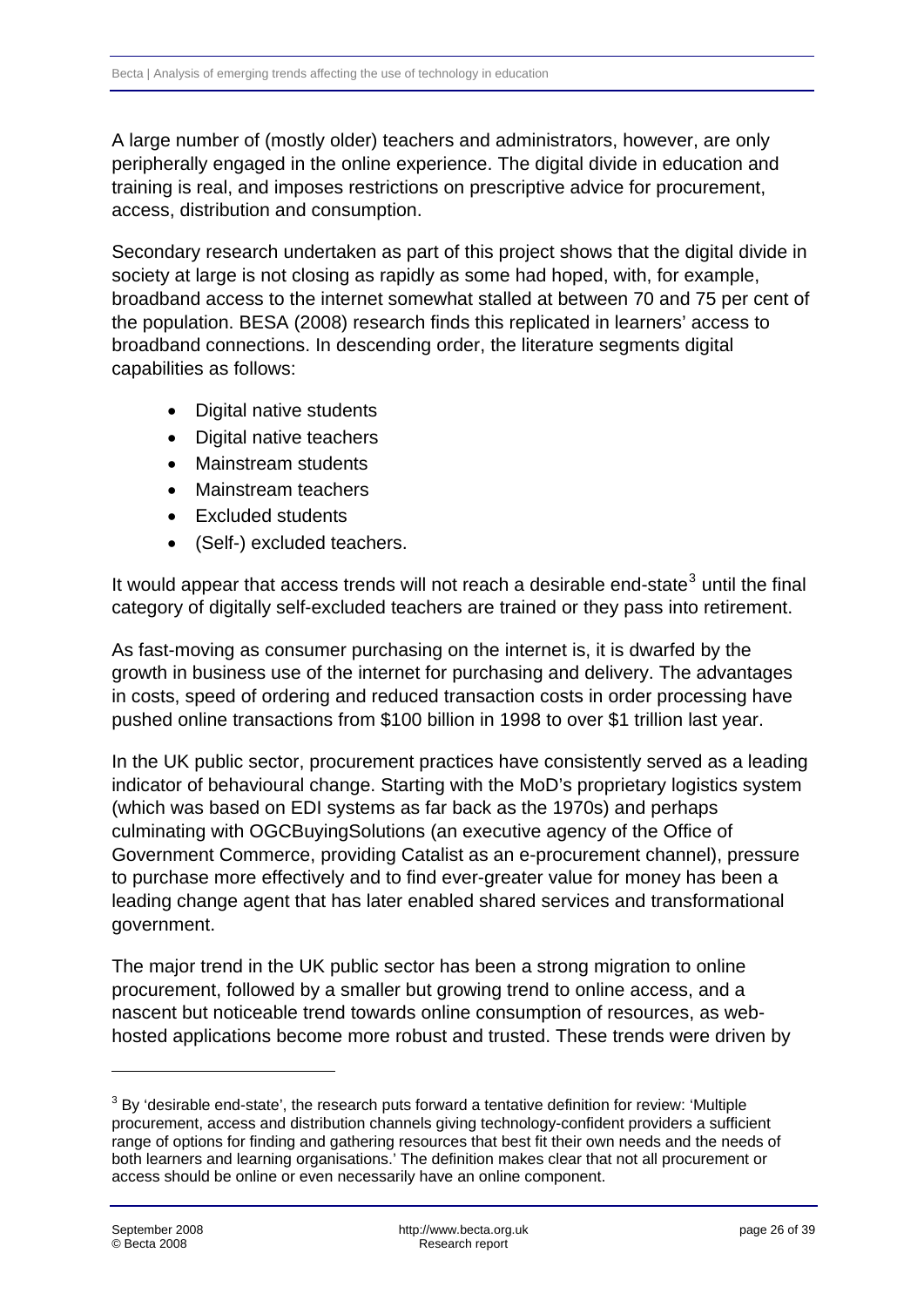<span id="page-26-0"></span>two initiatives, Shared Services and Transformational Government, and have been strongest in local government. According to Business Link, local government councils currently (at the time of writing, in 2008) spend £25 billion each year with 800,000 suppliers, and are mandated to push e-procurement.

#### **Migration from traditional procurement channels to online procurement**

Teachers may choose to use online access and purchase methods in their professional lives, as they do in their personal lives. If schools match the general trend, the current £92 million spent by schools through online purchasing will increase in five years' time to at least £208 million. This would have major implications for school systems. The recent opening of the online procurement system Zanzibar to schools may speed online procurement in future. However, this does not appear to be the case at present.

BESA (2008) explored the processes through which schools purchase resources. Although BESA discovered a recent shift from schools faxing or posting traditional printed catalogue order forms to suppliers, it was estimated that 41 per cent of primary schools still make more than half of their orders in this way; this number is expected to decline to 18 per cent of schools by 2010. By 2010, a higher proportion of schools will make more than half of their orders using other methods, including email and suppliers' e-commerce websites. However, in 2008, only 2 per cent of primary schools expect to use e-procurement for more than half of orders; this percentage is anticipated to increase to only 9 per cent of schools by 2010.

BESA also explored how schools identify products to purchase.

Two-thirds of primary school respondents indicate regularly using general search engines to search for products. Administrative officers and finance managers are the most likely to use search engines. The responses also indicate that bursars are the most likely group of respondents to go direct to suppliers' websites. If commonly used supplier websites do not provide a product match, half of bursars will use a general search engine and a quarter will go to BESA's website of suppliers.

Most secondary school respondents regularly use general search engines to find products. Compared to respondents in primary schools, respondents in secondary schools are more likely to indicate using more than one method of finding products online.

Another popular option, especially for deputy headteachers, is subject association websites. Nearly half of sampled deputy headteachers frequently use subject association websites to search for products. Bursars and administrative officers are also likely to use subject association websites for sourcing products. It is very unlikely for any group of respondents to make use of newspaper or journal websites.

BESA (2008) found that brand loyalty is an important factor in purchasing decisions. When primary school respondents were asked to rank four identified supplier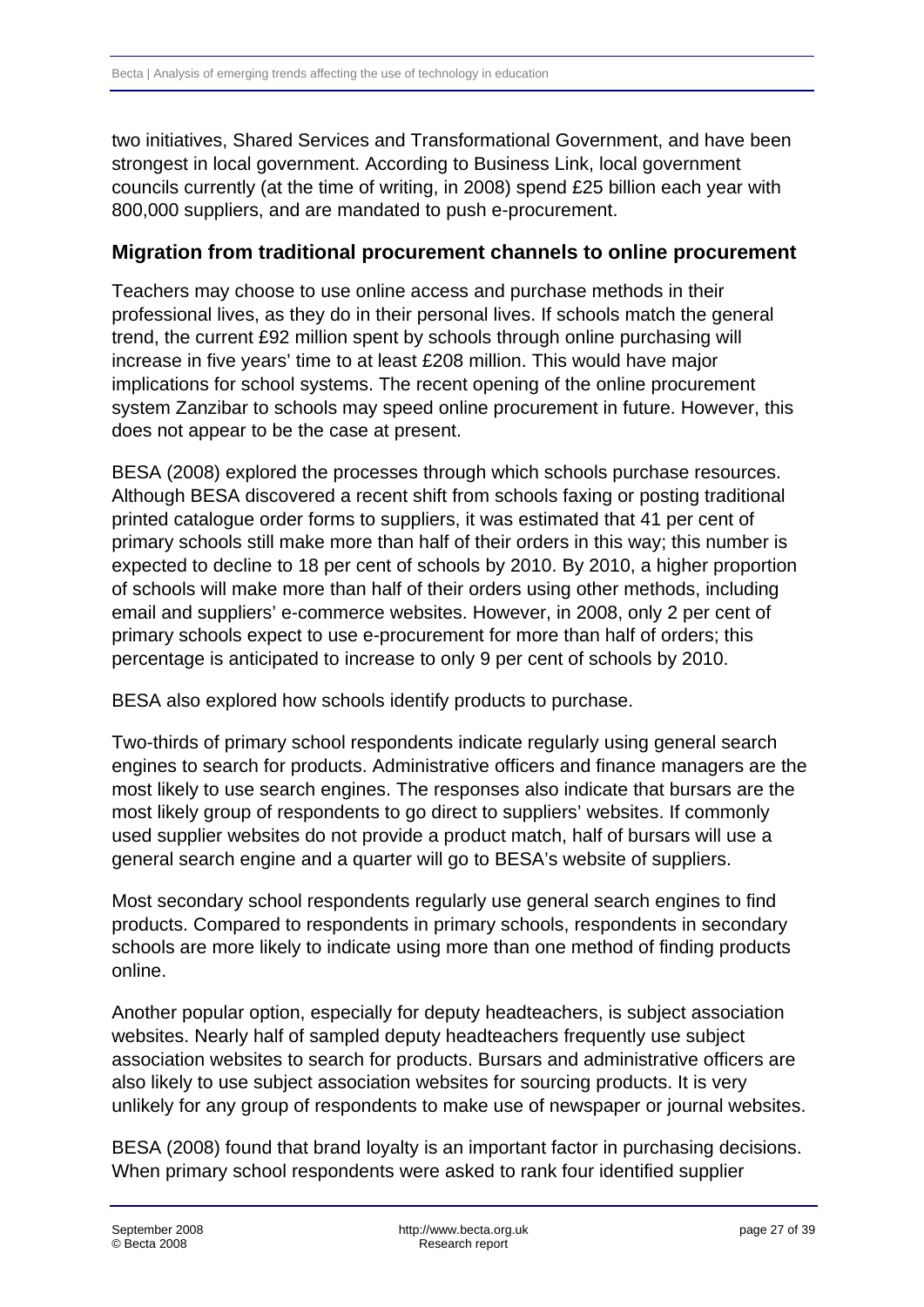<span id="page-27-0"></span>attributes, the one most likely to be highly ranked is trustworthiness: the supplier currently used by the school and trusted is likely to be favoured. It is interesting to note that more than a third of schools did not see lowest cost as being an important consideration. Similar results were found from secondary schools, where 45 per cent prefer to purchase from a current and trusted supplier, and ease of ordering and rapid delivery is ranked first or second by more than half.

Choosing and buying relevant classroom consumables and resources can take a substantial amount of time and is important to those involved. However, the sums involved are a very small percentage of the whole school budget. BESA (2008) indicates that a secondary school with a total annual budget of £3.75 million will spend only £245,000 (6.53 per cent) on resources, with a further £64,900 (1.73 per cent) on ICT. A primary school with a total budget of £0.69 million spends only £15,800 (2.289 per cent) on learning resources, with a further £14,870 (2.163 per cent) on ICT resources. With a total English education budget for primary schools of £13.3 billion in 2008, this suggests that £304 million is spent on learning resources. In secondary schools, with a total budget of £14 billion, the amount spent on learning resources equates to £914 million.

Based on these figures, it can be inferred that in 2008–09, a total of £1,218 million will be spent in England alone on resources. It is anticipated that this amount will continue to increase by 5 per cent each year and will also need to reflect the additional amounts needed to allow for raising the school leaving age to 17 by 2013 and to 18 by 2015.

#### **Preference for free ICT resources over one-off purchases or subscription models**

Decision-makers in education and training increasingly favour free resources over one-off purchases or subscription models. Many of the free learning resources available online may have been produced by teachers at home or in non-contact time; suppliers now offer free tools and content. The *Guardian* (Dodson, 2008) reported that:

'A growing number of UK schools are relying on Google to manage the bulk of their ICT needs. Google Apps Education Edition is a bundled package of web-based email, calendar and office software originally tailored for business but now being offered – free – to schools. And universities are beginning to take note, too. Google says adoption of Google Apps in schools replaces the need for paid-for software suites, such as Microsoft Office, email clients and project management tools. A Google spokesman says: "This means schools and universities don't need to install or maintain any software or hardware as Google provides the technology for free."'

Google's move into education is purely an extension of its offering to consumers and business, though the advertising through which Google makes money is turned off in Google Apps Education Edition.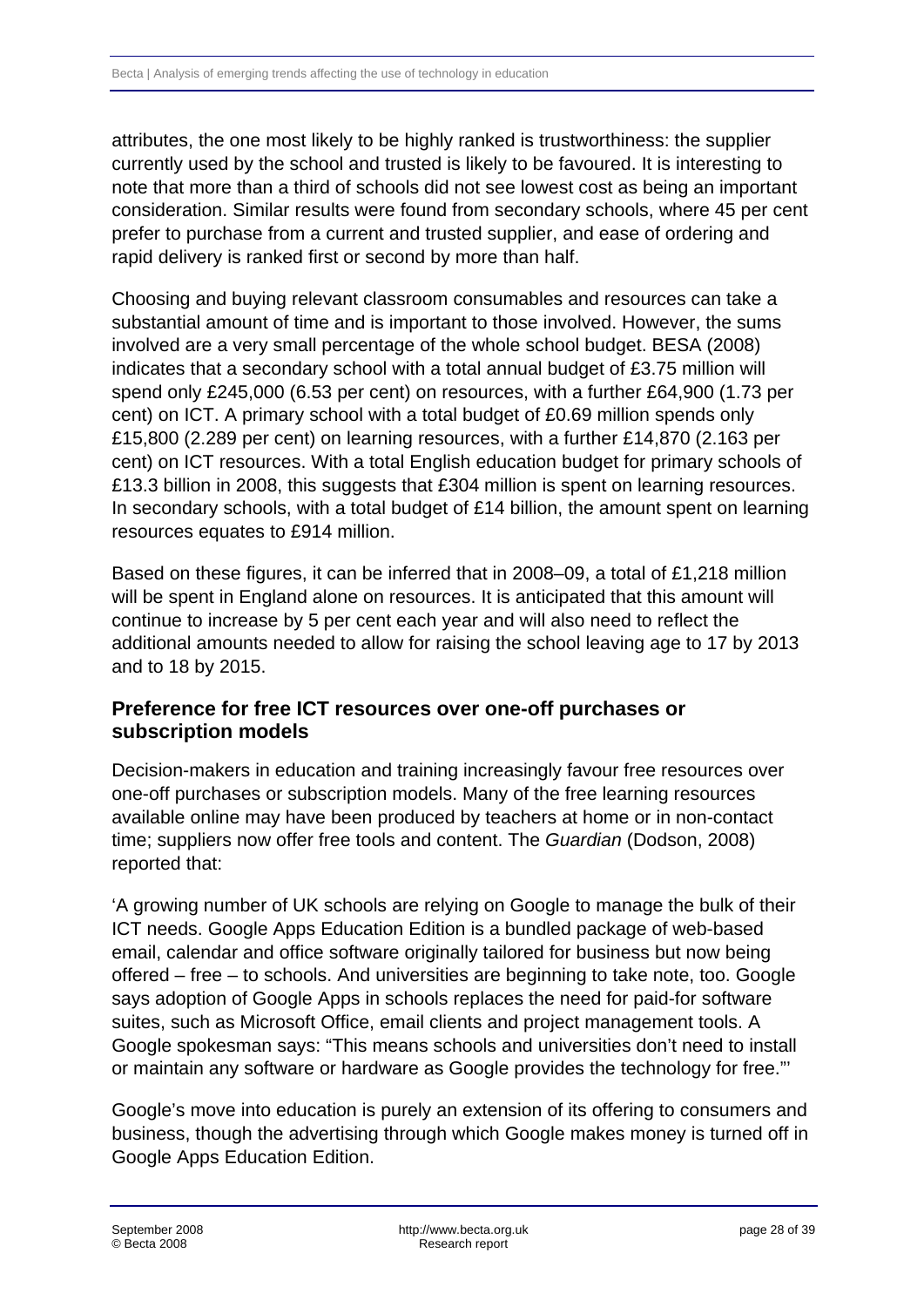<span id="page-28-0"></span>In interviews about the education market and whether there are any plans for a wider suite of freely available resources aimed at the schools market, senior Google staff confirmed that Google Apps are developed (and will continue to be developed) for general use for business and consumers. Google's development model does not cater for specific market verticals, which appears to indicate that Google expects teachers and learners to appropriate the tools for their own purposes, and that offering learning content is not fitting for a technology company that – at the root of its operation – aggregates everybody else's.

Open source software does not appear to be developing in education at the expected rate in the UK, principally because open source solutions are often not curriculum based (Kable, 2008).

#### **Preference for peer-to peer-approaches to disseminating innovative ideas and practices relating to ICT**

Primary research indicates that, within education and training, peer-to-peer approaches tend to be the most successful ways to disseminate innovative ideas and practices. Partnerships between schools emerge as a particularly important mechanism for encouraging and diffusing innovation. Practitioners consistently cite opportunities for collaborative development and learning from their peers as being more effective than any other form of CPD. A move from offering guidance to offering more support may be needed as users become more confident in using ICT systems.

Local authorities play a significant role in providing ICT purchasing advice to schools. Often local authorities provide centralised purchasing and negotiate licences for resources. However, in recent years, numbers of local authority ICT advisory staff have diminished. In May 2007, Naace (National Association of Advisors for Computers in Education) commissioned a survey on concerns about changed priorities. It was clear that, while Government and its agencies insisted that policy changes did not mean ICT was a lesser priority, a different message was picked up by management teams in many schools and local authorities. Naace members thought that much of the progress made with ICT in education was being placed at risk.

The situation is different elsewhere in the education and training sector. When FE colleges came outside local authority control in 1993, most were large enough to develop their own independent models of support, and these were added to through, among other things, JISC Regional Support Centres. (FE and other education and training sectors will be further explored in the final trends report.)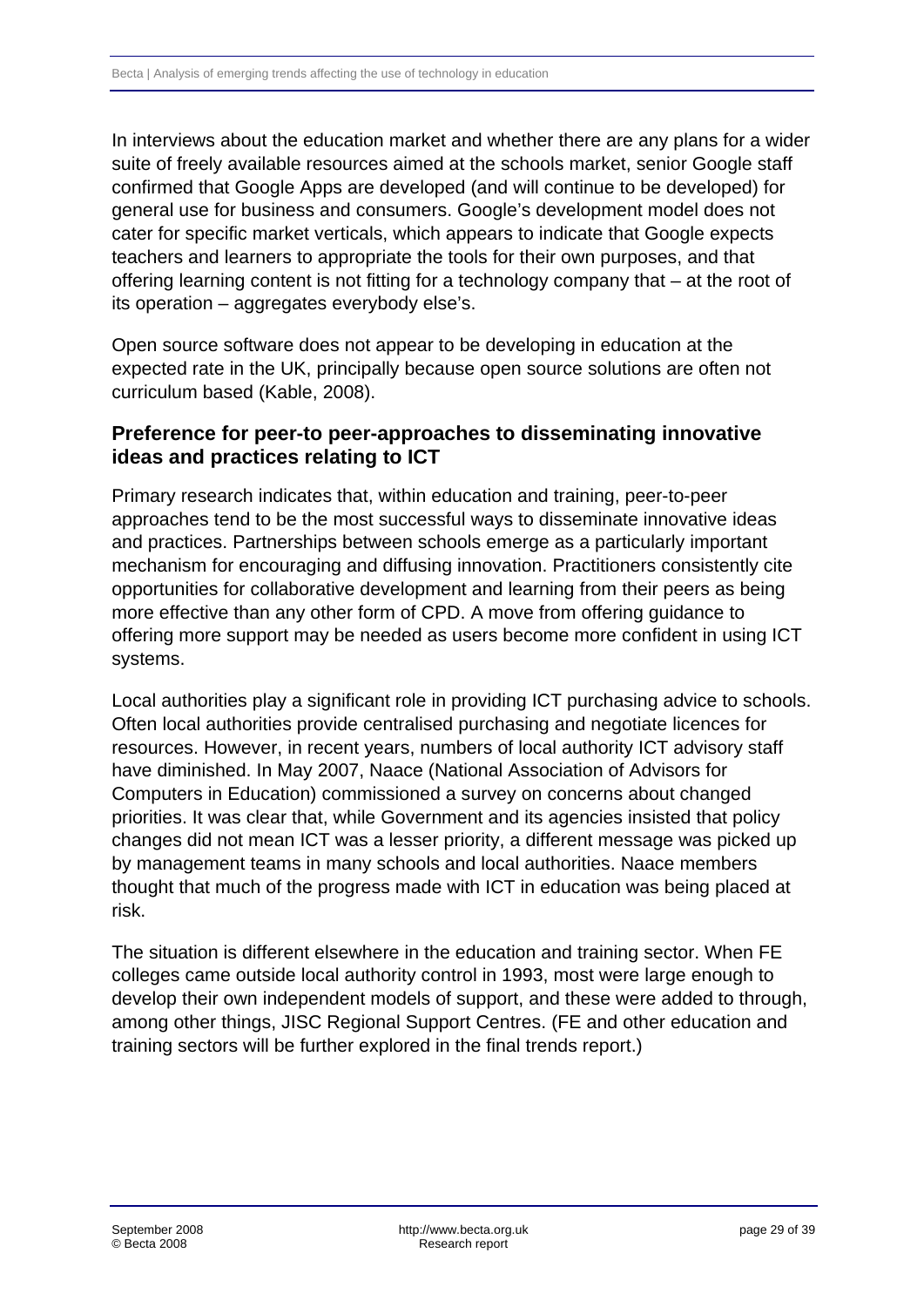# <span id="page-29-0"></span>**Conclusions and next steps**

In identifying issues for consideration for this report, we took account of the nature of the trends emerging across the research programme to identify where a broader pattern of trends is emerging. The trend that comes closest to having cross-cutting impact is the arrival of ubiquitous computing – the specific trend 'Ubiquitous mobile devices' (trend 11 in the appended list). However, the expansion in mobile social networking does not necessarily translate into opportunities for supporting ubiquitous learning related to formal education and training.

The next phase of work on pedagogy and curriculum will comprise a more systematic investigation and analysis of emerging and prospective disruptions that may have an impact on technology-enhanced learning, informed by a process of peer review with two groups of external experts. This analysis will form the heart of the next report and will lead to the identification of a range of scenarios which would have a significant impact on the development of technology for curriculum and pedagogy. This will, in turn, lead to conclusions about new modes and strategies of learning which are emerging or which are being proposed that promise ways of responding to the emerging picture over the next three to five years.

The research will take account of the trends identified in each project to appropriately address the issues in the ongoing research work and the next trend analysis.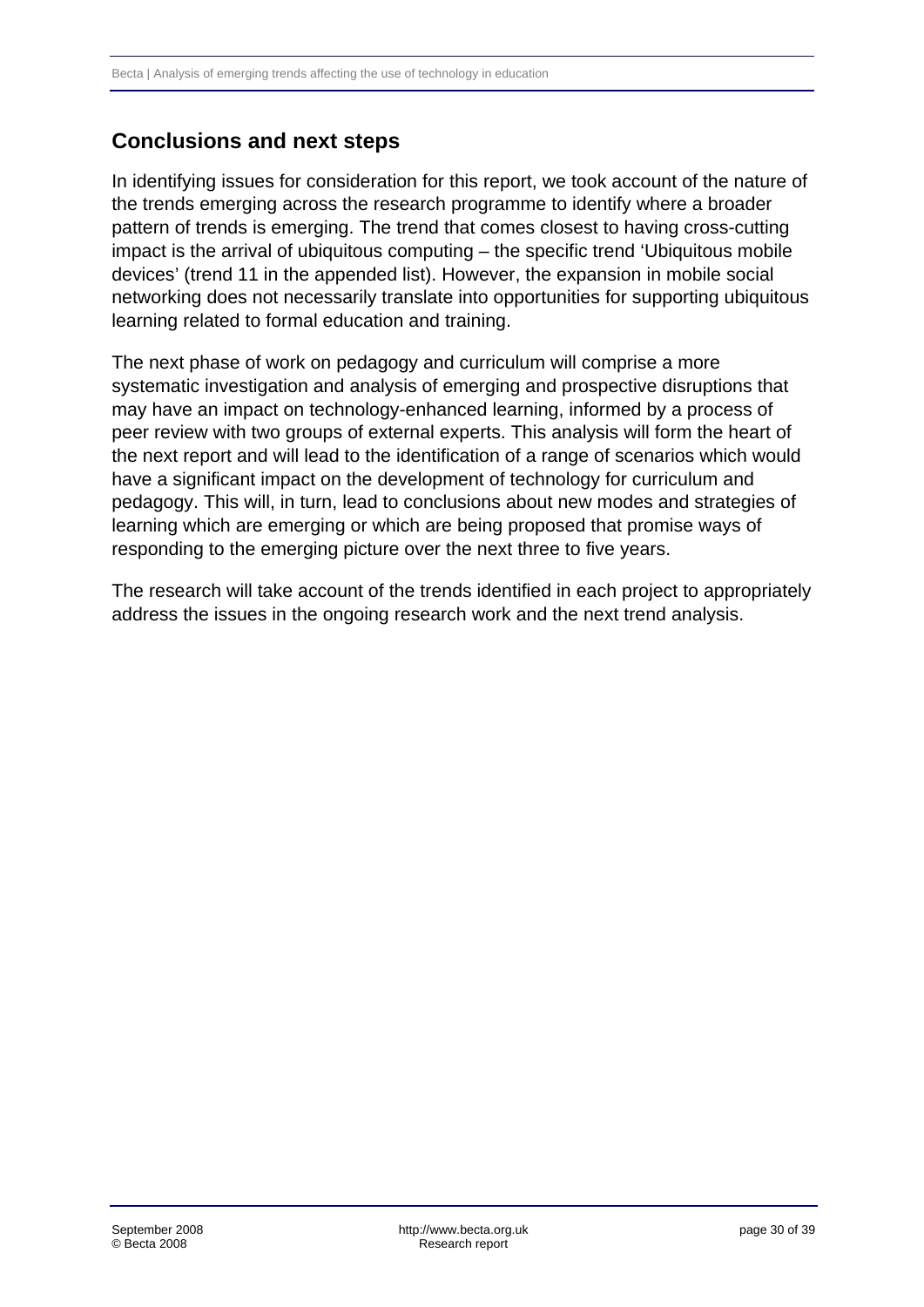# <span id="page-30-0"></span>**References**

Abbott, C. (2007), Futurelab Series Report 15: 'E-inclusion: Learning difficulties and digital technologies'. Bristol: Futurelab.

ALT (2008), 'E-learning – making it work: From the preserve of enthusiasts to organisation-wide implementation'. ALT in association with QIA.

Attewell, J. (2005), 'Mobile technologies and learning: A technology update and mlearning project summary. LSDA.

Attewell, J. (2005), 'Mobile technologies and learning'. London: Learning and Skills Development Agency.

BBC (2007), 'Mobile phones: "Offensive weapons"'. 26 June, 2007. Available at: [http://newsvote.bbc.co.uk/1/hi/education/6241108.stm].

Becta (2006), 'ICT and e-learning in FE survey: The key findings'. Coventry: Becta.

Becta/Sero (2008), 'E-maturity in personal and community development learning'. Coventry: Becta.

BESA (2008), 'Resources in English schools – 2'. London.

Boase, J. and Kobayash, T. (in press), 'Kei-tying teens: Using mobile phone e-mail to bond, bridge, and break with social ties – a study of Japanese adolescents'. *International Journal of Computer Studies*.

Business Link 'Benefit from eProcurement'. Available at: [http://www.businesslink.gov.uk/bdotg/action/detail?type=RESOURCES&site=181&it emId=5000523946].

Byron, T. (2008), *Safer Children in a Digital World*, the Report of the Byron Review. DCSF.

Candy, P. (2006), 'Laudable but misguided', presentation at the 2006 ALT Conference. Available at: [http://www.alt.ac.uk/docs/phil\_candy\_20060907.ppt].

Conole, G., de Laat, M., Dillon, T. and Darby, J. (2008), '"Disruptive technologies", "pedagogical innovation": What's new? Findings from an in-depth study of students' use and perception of technology'. *Computers and Education*, 50(2), 511–524.

Department of Health (2006), 'The national programme for IT in the NHS'. London: Stationery Office.

DIUS (2008,) 'Building Colleges for the Future: The LSC's National Capital Strategy for 2008–09 to 2010–11'.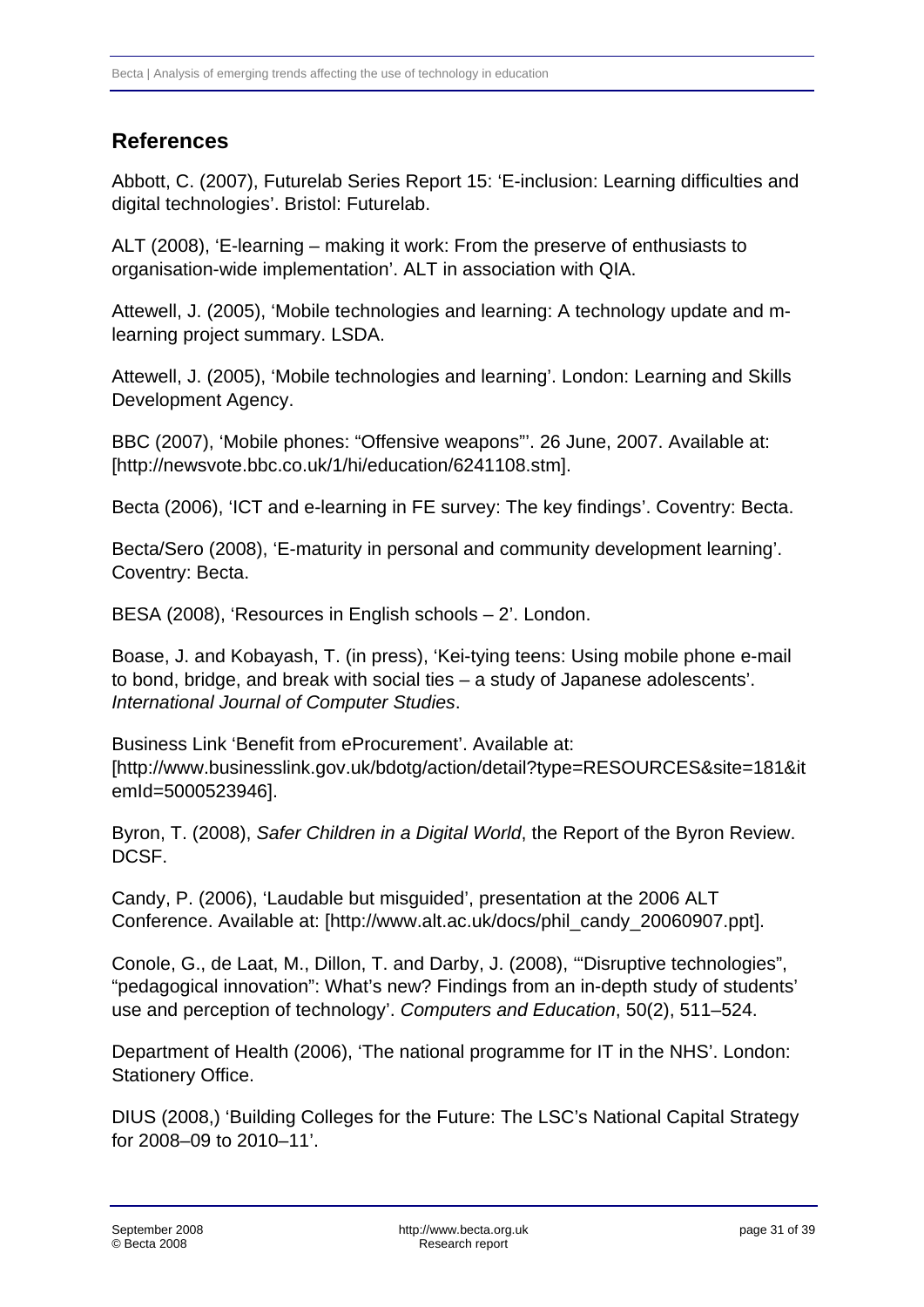Dodson, S. (2008), 'Chips for free', *Guardian*, Tuesday 6 May.

Ellison, N., Steinfield, C. and Lampe C. (2007), 'The Benefits of Facebook "Friends": Social capital and college students' use of online social network sites', *Journal of Computer-Mediated Communication*, 12: 1143–1168.

Ferguson, T. (2008), 'Staff web 2.0 skills can boost work productivity', WebWatch. [http://networks.silicon.com/webwatch/0,39024667,39292543,00.htm].

Garrison, D. (2007), 'Online community of inquiry review: Social, cognitive, and teaching presence issues', *Journal of Asynchronous Learning Networks* 11(1), 61- 72.

Haddon, L. (2008), *Mobile Access to Social Networking Sites: A UK survey*. London: London School of Economics. Available at:

[http://www.lse.ac.uk/collections/media@lse/pdf/Mobileandsocialnetworking.pdf].

Hargreaves, L. (2003), 'How do primary school teachers define and implement "interactive teaching" in the National Literacy Strategy in England?' *Research Pages in Education*, 18(3), 217–236.

Hartnell-Young, E. (2008), ePortfolios in the UK. EARLI Assessment SIG. Potsdam, August.

Hayes, D. (2008), 'Teachers call for ban on mobiles to curb bullying', *Evening Standard*, 25 March 2008. Available at: [http://www.thisislondon.co.uk/standard/article-23463728-

details/Teachers+call+for+ban+on+mobiles+to+curb+bullying/article.do].

Hoare, S. (2007), 'Students tell universities: Get out of MySpace!', *Education Guardian*, 5 November 2007. Available at: [http://education.guardian.co.uk/students/news/story/0,,2205512,00.html].

IMRG Capgemini (2008), e-Retail Sales Index. Available at: [http://www.imrg.org/8025741F0065E9B8/(httpPages)/FAE5B4EDA9020E44802574 4F0038D60B?OpenDocument]. Accessed 22 September 2008.

JISC (2008), 'Great Expectations of ICE: How higher education institutions are measuring up'. Available at:

[http://www.jisc.ac.uk/media/documents/publications/jiscgreatexpectationsfinalreportj une08.pdf].

Kable (2008), 'Education ICT in the UK Public Sector to 2012'.

Kamibeppu, K. and Sugiura, H. (2005), 'Impact of the mobile phone on junior highschool students' friendship in the Tokyo metropolitan area'. *Cyberpsychology and Behavior* 8(2), 121–130.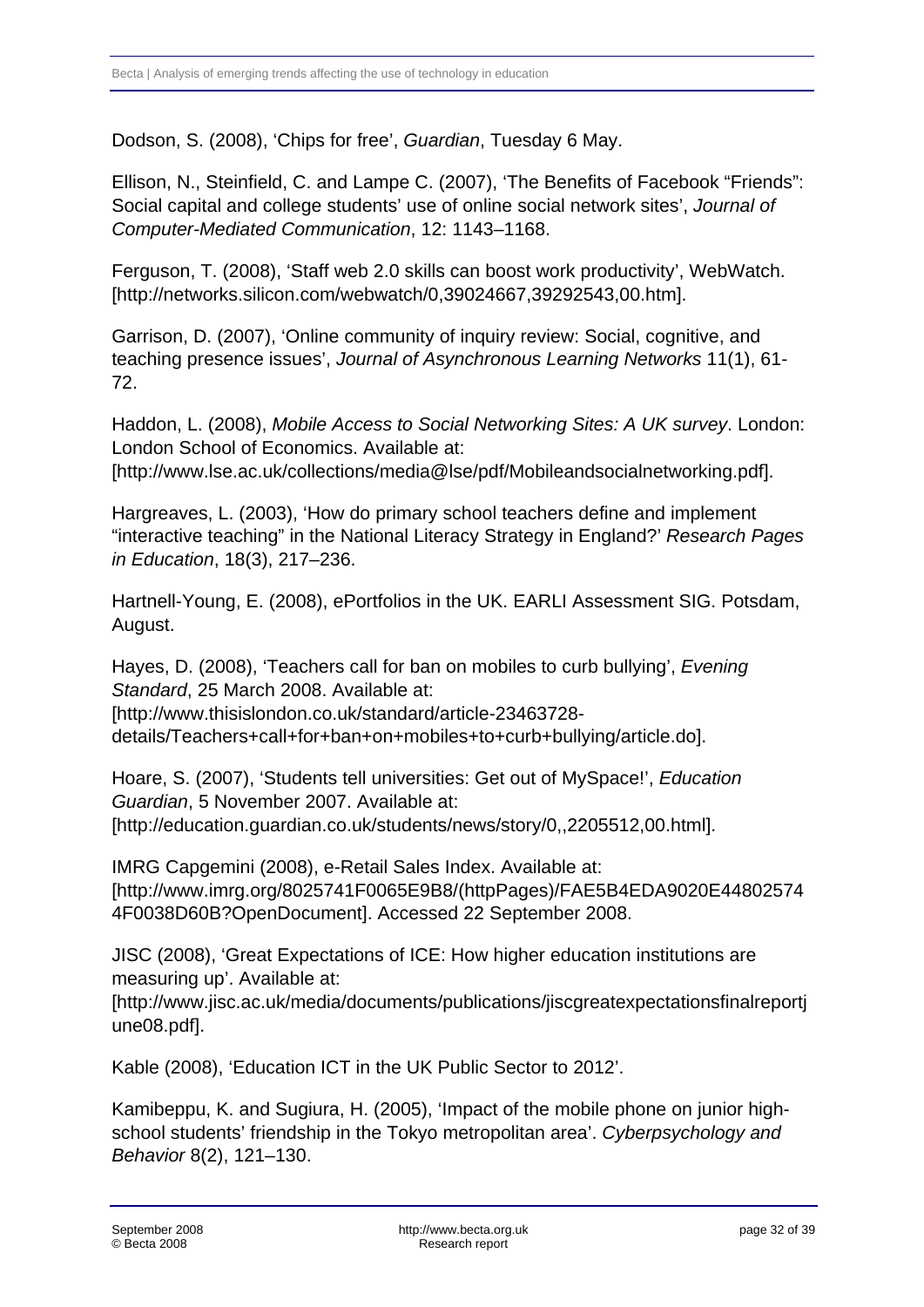Kenny, J. (2005), 'the personal touch'. *Times Educational Supplement*, 17 June 2005. Available at: [http://www.tes.co.uk/article.aspx?storycode=2110133].

Kluth, A. (2006), '"Among the Audience", on the growth of personal and participatory media'. *The Economist*, 20 April 2006. Available at: [http://www.economist.com/surveys/displaystory.cfm?story\_id=6819704].

Kreutzer,T. (2008), MA thesis abstract. South Africa: University of Cape Town.

Laurillard, D. (2008), 'Modelling learning design', seminar at the Learning Sciences Research Institute, University of Nottingham, 10 June 2008. Available at: [http://portal.lsri.nottingham.ac.uk/Seminars/Events%20%20Seminars%20Related% 20Files/Diana\_Laurillard.ppt].

Leadbeater. C. (2005), *The Shape of Things to Come: personalised learning through collaboration*. Available at: [http://www.innovationunit.co.uk/images/stories/files/pdf/TheShapeofThingstoCome.pdf].

Lee, S.J. and Chae, Y. (2007), 'Children's internet use in a family context: Influence on family relationshops and parental mediation'. *Cyberpsychology and Behavior*, 10(5), 640–644.

Lewis, P. (2008), 'Adoption and implementation of an e-portfolio assessment system and its integration with a course management system', in K. McFerrin *et al*. (Eds), *Proceedings of Society for Information Technology and Teacher Education International Conference 2008*, pp. 95–98.

Miliband, D. (2006), 'Choice and voice in personalising education', in *Personalising Education* (pp. 21–30). OECD/CERI.

Morrison, D.S. (2007), 'Can Japan's Mixi take the mobile web?' MocoNews.Net. Available at: [http://www.moconews.net/entry/419-can-japans-mixi-take-the-mobileweb].

NAACE (2007), 'Naace concerns in relation to reductions in local authority workforces supporting ICT and perceived downgrading of ICT as an educational priority'. Naace position paper, 12 June 2007. Available at: [http://www.naace.org.uk/naace/attachment.asp@attachmentId=33671&menuItemId  $=11$ .

Oblinger, D. (2008), 'Growing up with Google: What it means to education', *Emerging Technologies for Learning*, vol. 3. Becta.

Ofcom (2008), *Ofcom Communications Market Report 2008*. Ofcom: London.

Olswang (2007), *Olswang Convergence Consumer Survey 2007*. Available at: [http://www.olswang.com/convergence07/convergence2007.pdf].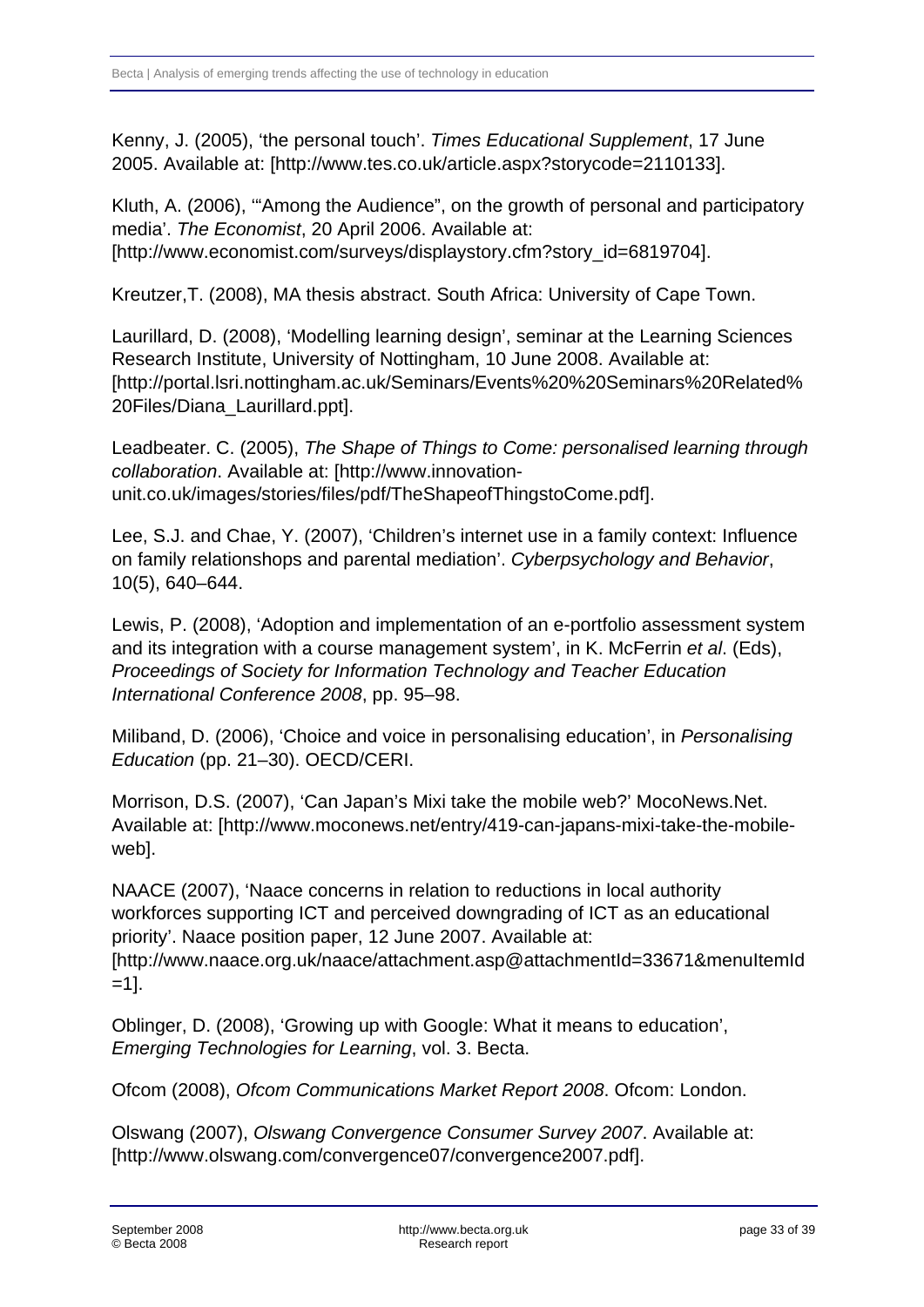Paton, G. (2008), 'Mobile phones "boost school standards"'. *The Telegraph*, 4 September 2008. Available at:

[http://www.telegraph.co.uk/connected/main.jhtml?xml=/connected/2008/09/04/dlmo bile104.xml].

Perey, C. *et al*. (2008a), *Mobile Social Networking: Communities and Content on the Move*. London: Informa TM.

Perey, C. *et al*. (2008b), *Mobile Social Networking Companion Volume: Service Profiles and Analyses*. London: Informa TM.

Porter, A. (2008), 'Labour conference speech: Gordon Brown to vow home internet access for all children', *Telegraph*, 23 September 2008. Available at: [http://www.telegraph.co.uk/news/newstopics/politics/labour/3062140/Labourconference-speech-Gordon-Brown-to-vow-home-internet-access-for-allchildren.html].

Redback Networks and YouGov (2008), 'YouGov survey results'. Available at: [http://www.redback.com/Redback/data/YouGov-Rbak-April2008.pdf].

Richards, E. (2008), 'The future of Public Service Broadcasting', lecture to the Royal Television Society, March 2008. Available at: [http://www.ofcom.org.uk/media/speeches/2008/03/rtspsb]. Accessed 18 September 2008.

Roberts, D.F. and Foehr, U.G. (2008), 'Trends in media use', *Children and Electronic Media* 18(1), 11–37.

Rogers, Y. (2007), 'Can mobile devices facilitate more integrated learning?' Seminar at the Learning Sciences Research Institute, University of Nottingham, 6 November 2007. Available at: [http://mcs.open.ac.uk/yr258/LSRI\_seminar\_Rogers.pdf].

Schmoller, S. (2006), 'Educational change and ICT – a new report from Becta says "concentrate on people not technology"' Available at: [http://fm.schmoller.net/2006/12/educational\_cha.html].

Sharples, M., Graber, R., Harrison, C. and Logan, K. (2009), 'E-Safety and Web 2.0 for children aged 11–16'. *Journal of Computer-Assisted Learning* 25(1), 70–84.

Sharples, M., Lonsdale P., Meek J., Rudman P.D. and Vavoula G.N. (2007), 'An evaluation of MyArtSpace: A mobile learning service for school museum trips'. In Pearce, J. and Norman, A. (Eds), *Proceedings of mLearn international conference* (pp. 238–244). Melbourne: University of Melbourne.

Somekh, B. (2006). *Action Research: A Methodology for Change and Development*. McGraw-Hill Education.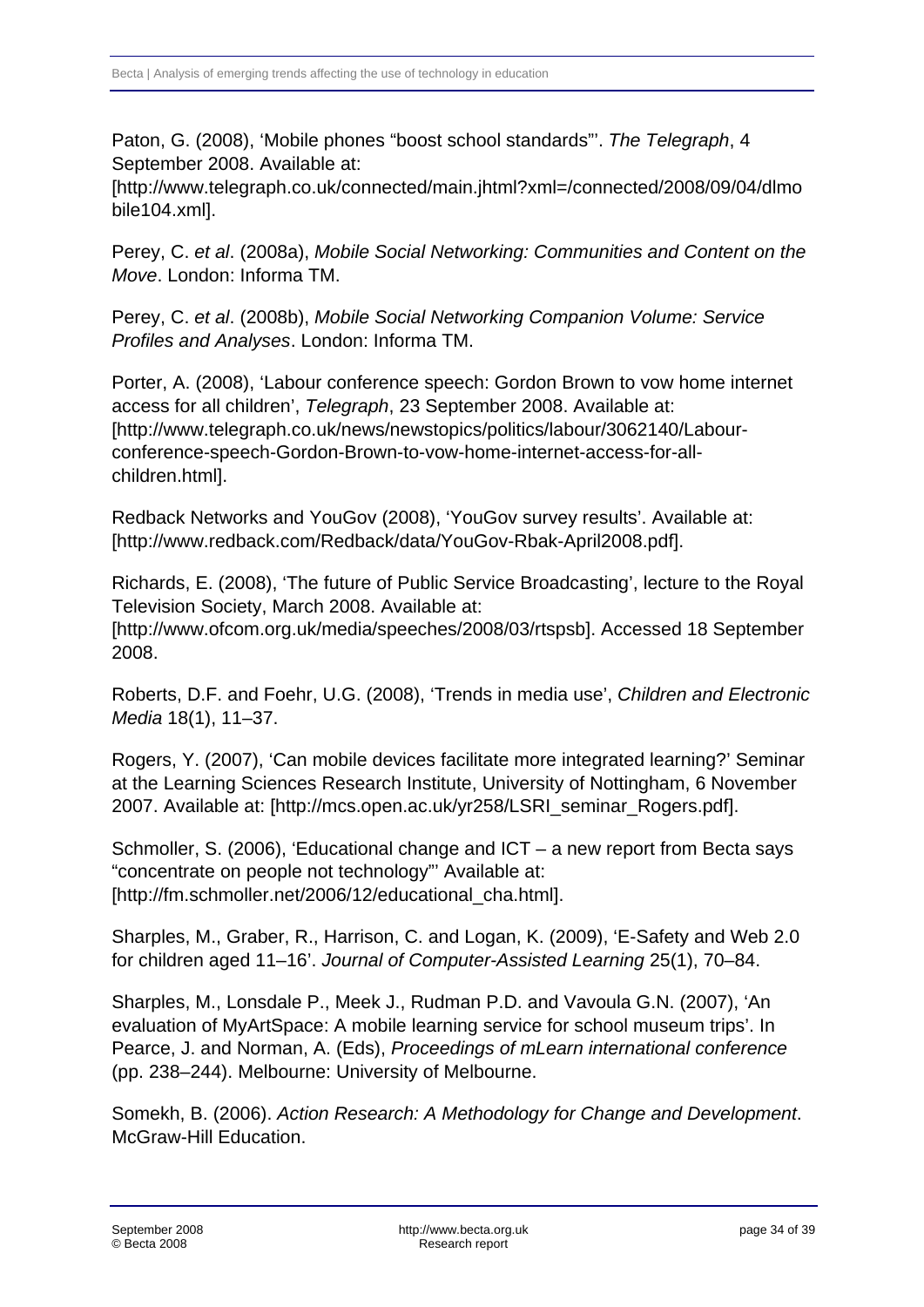Sylva, K., Melhuish, E. C., Sammons, P., Siraj-Blatchford, I. and Taggart, B.( (2004), The Effective Provision of Pre-School Education (EPPE) project, Technical Paper 12 – *The Final Report: Effective Pre-School Education*. London: DfES/Institute of Education, University of London.

Takahashi, T. (2008), 'Mobile phones and social networking sites: Digital natives' engagement with media in everyday life in Japan'. Paper presented at the Media, Communication and Humanity 2008 Media@lse Fifth Anniversary Conference, London, 21–23 September.

Talae, E. (2008), Trend data from the EPPE 7–11 project. Data in progress. Oxford: University of Oxford.

Thomas, K. (2007), 'Switching on to learning'. Futurelab. Available at: [http://www.futurelab.org.uk/resources/publications\_reports\_articles/web\_articles/We b\_Article829].

Utter, D. (2007), 'Girls dominate the social networking world', WebProNews. Available at: [http://www.webpronews.com/insiderreports/2007/01/08/girls-dominatethe-social-networking-world].

Vandebosch, H. and Van Cleemput, K. (2008), 'Defining cyberbullying: A qualitative research into the perceptions of youngsters', *Cyberpsychology and Behavior*, 11(4), 499–503.

Williams, I. (2008a), 'One fifth of all spending now online'. Available at: [http://www.vnunet.com/vnunet/news/2222134/spending-online-imrg-capgemini]. Accessed 18 September 2008.

Williams, I. (2008b), 'British surfers turning online to snag bargains', The Inquirer. Available at: [http://www.theinquirer.net/gb/inquirer/news/2008/08/12/surfers-turningonline-snag]. Accessed 14 August 2008.

Wilska, T.-A. and Pedrozo, S. (2007), 'New technology and young people's consumer identities', *Young Nordic Journal of Youth Research*, 15(4), 343–368, SAGE publications.

Wilson, D. and Logan, M. (Ufi 2007), 'An evaluation of the Learndirect ESF Pathways project in prisons and probation'. Available at: [http://www.ufi.com/home/section1/6\_projects/ESF%20Evaluation%20booklet.pdf].

Woolcock, N. (2008), 'Technophobe teachers wasting millions', *The Times*, 8 July. Available at:

[http://www.timesonline.co.uk/tol/news/uk/education/article3142536.ece?print=yes&r andnum=1199785157531].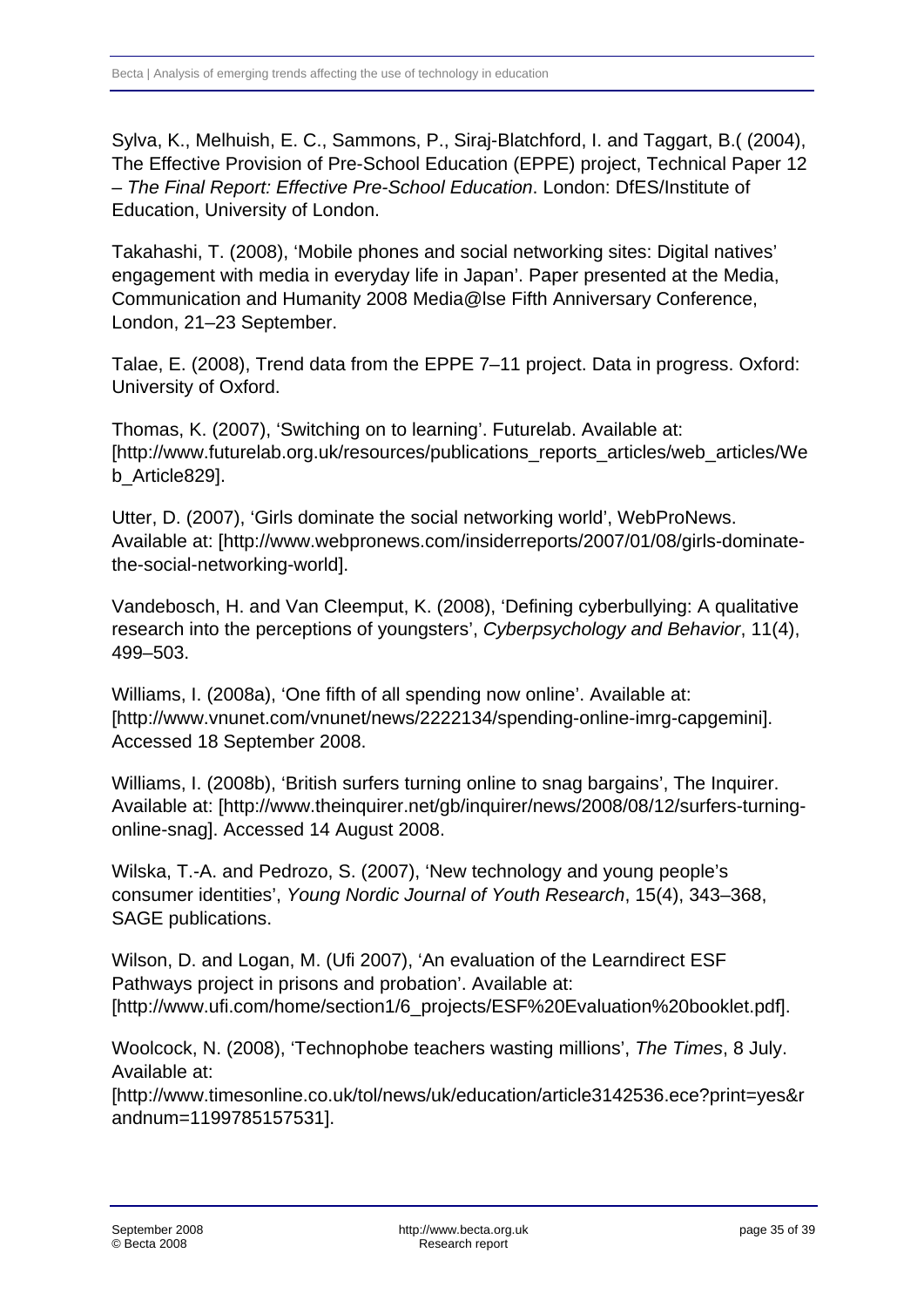Young, T. (2008), 'Fresh funds flow into e-learning', Yahoo! News UK. Available at: [http://uk.news.yahoo.com/vdunet/20080925/ttc-fresh-funds-flow-into-e-learning-6315470.html].

Zurita, G. and Nussbaum, M. (2003), 'Computer supported collaborative learning using wirelessly interconnected handheld computers', *Computers & Education*, 42(3), 289–314.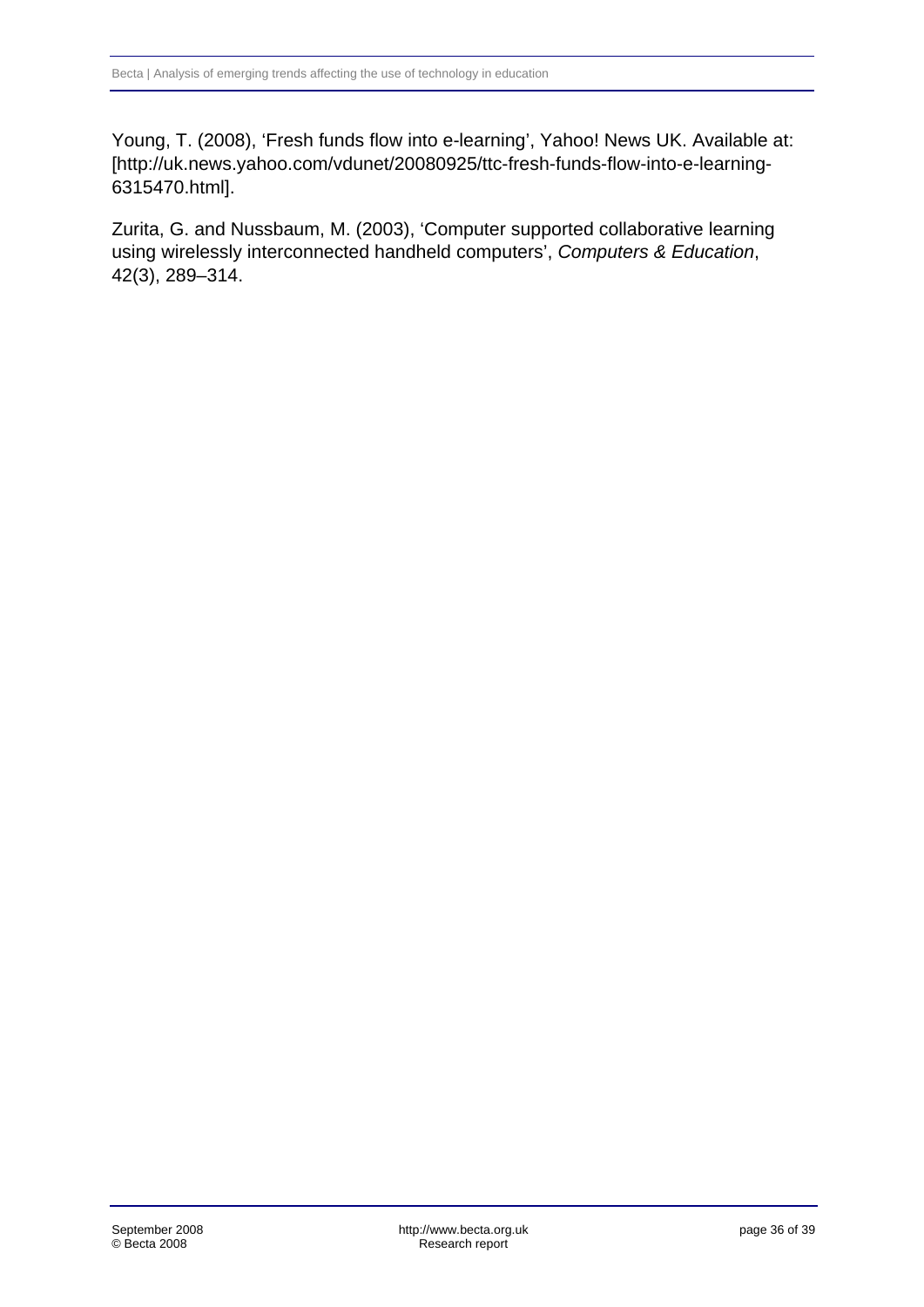# <span id="page-36-0"></span>**Appendix A: 24 broad trends identified in the pedagogy and curriculum research**

- 1 Economic policy: Continuing government investment in education and training with technology
- 2 Globalisation: Increasing worldwide investment in technology for learning, with significant cultural differences
- 3 Building Schools for the Future (BSF): Major investment in capital rebuilding at secondary level
- 4 Online learning environments: Increasing investment in learning platform technologies particularly at school level
- 5 Curriculum innovation: Implementation of curriculum innovations, including support for collaborative and cross-curricular learning
- 6 Expanded children's workforce: Growing workforce of professionals who deal with children, particularly in non-formal sectors
- 7 Non-traditional education providers: Expanded role for the third sector in learning
- 8 New pedagogies and teacher roles: New technology creating the conditions for new types of learning and teaching
- 9 21st-century teachers: teachers developing skills in exploiting technology for creativity and social networking
- 10 Co-option of technologies designed for business and social use: Striking the right relationship between the technology used in education and in the workplace, and the financial issues raised for education
- 11 Ubiquitous mobile devices: Mobile and ubiquitous technologies offering opportunities for personally managed learning within and outside the classroom
- 12 Personalisation and Web 2.0 services: Technologies developed for personalised commercial sites being adopted for education
- 13 'Perpetual-beta' technologies: Web 2.0 technologies in continual development by software companies and by users
- 14 E-safety: Concerns of society about the risks to children of internet use, influencing the adoption of technology in schools
- 15 Just-in-time learning: Knowledge-based technology enabling learners to access content and services to meet their immediate needs
- 16 Reconfigured learning spaces: Learning spaces being reconfigured to facilitate new modes of learning which support personalisation
- 17 Lifelong multi-context learning: Learning seen as a continual and connected process across a lifetime
- 18 Technology-enabled whole-school services: Institutional services becoming more integrated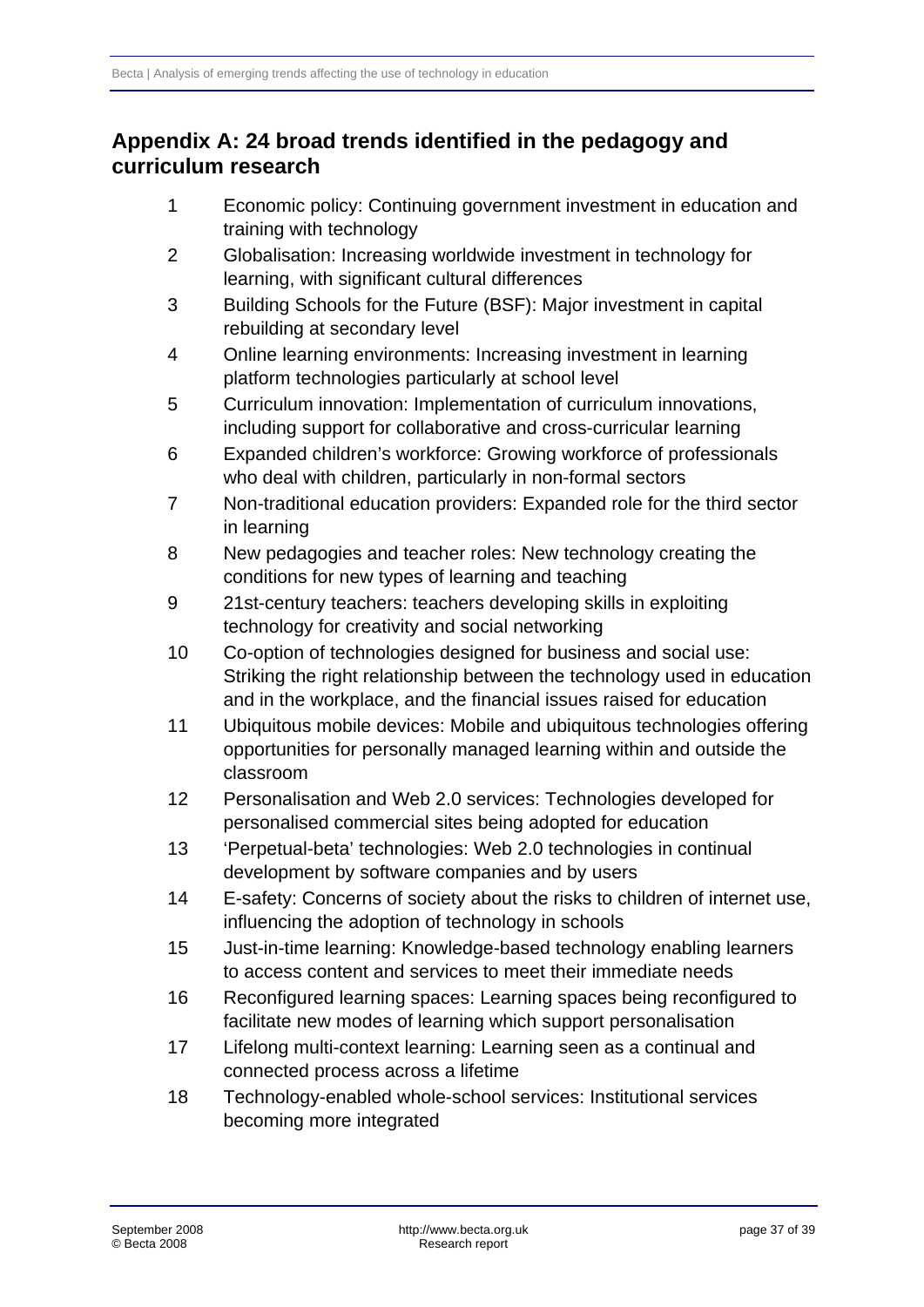- 19 Learners as participants and co-creators of learning: Learners being engaged in designing and creating their own learning, enhanced by technology
- 20 Online assessment: Technology offering new forms of personal and formative assessment
- 21 The learning habits of the Net Generation: Younger learners, used to pervasive digital technology, transferring their habits of working with that technology to their learning
- 22 Integrating formal and informal learning: Increasing recognition of the need to connect formal and informal learning
- 23 Changing IT user skills: New ways of interacting with the internet affecting how learners study and learn
- 24 Gender divides: Boys and girls differing in their use of computers and the web.